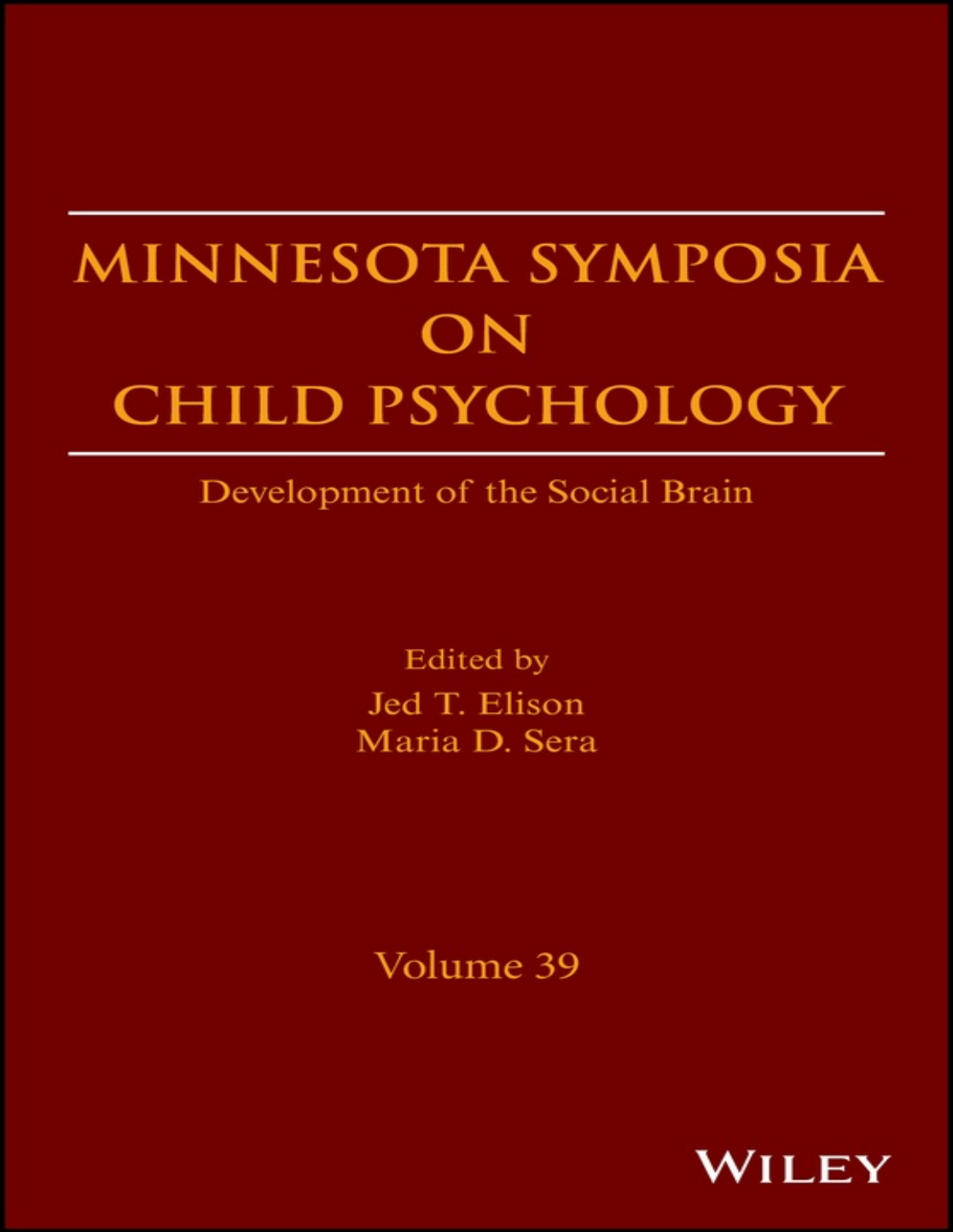# **Minnesota Symposia on Child Psychology**

#### **Development of the Social Brain**

Volume 39

Edited by Jed T. Elison Maria D. Sera

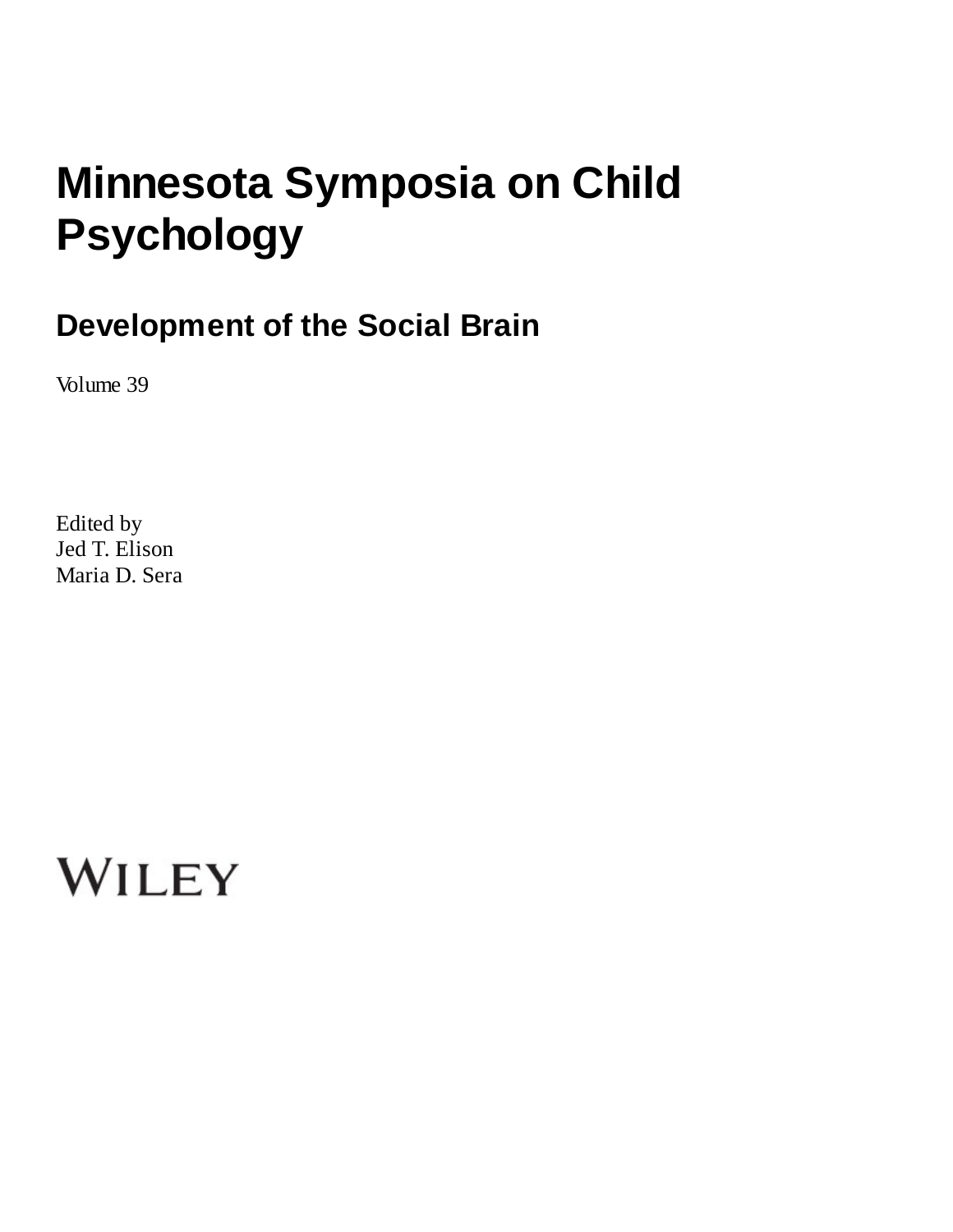Copyright © 2018 by John Wiley & Sons, Inc. All rights reserved.

Published by John Wiley & Sons, Inc., Hoboken, New Jersey. Published simultaneously in Canada.

No part of this publication may be reproduced, stored in a retrieval system, or transmitted in any form or by any means, electronic, mechanical, photocopying, recording, scanning, or otherwise, except as permitted under Section 107 or 108 of the 1976 United States Copyright Act, without either the prior written permission of the publisher, or authorization through payment of the appropriate per-copy fee to the Copyright Clearance Center, Inc., 222 Rosewood Drive, Danvers, MA 01923, 978-750 8400, fax 978-646-8600, or on the Web at [www.copyright.com.](http://www.copyright.com) Requests to the publisher for permission should be addressed to the Permissions Department, John Wiley & Sons, Inc., 111 River Street, Hoboken, NJ 07030, 201-748-6011, fax 201-748-6008, or online at [www.wiley.com/go/permissions.](http://www.wiley.com/go/permissions)

Limit of Liability/Disclaimer of Warranty: While the publisher and author have used their best efforts in preparing this book, they make no representations or warranties with respect to the accuracy or completeness of the contents of this book and specifically disclaim any implied warranties of merchantability or fitness for a particular purpose. No warranty may be created or extended by sales representatives or written sales materials. The advice and strategies contained herein may not be suitable for your situation. You should consult with a professional where appropriate. Neither the publisher nor author shall be liable for any loss of profit or any other commercial damages, including but not limited to special, incidental, consequential, or other damages. Readers should be aware that Internet Web sites offered as citations and/or sources for further information may have changed or disappeared between the time this was written and when it is read.

This publication is designed to provide accurate and authoritative information in regard to the subject matter covered. It is sold with the understanding that the publisher is not engaged in rendering professional services. If legal, accounting, medical, psychological or any other expert assistance is required, the services of a competent professionalshould be sought.

For general information on our other products and services, please contact our Customer Care Department within the U.S. at 800-956-7739, outside the U.S. at 317-572-3986, or fax 317-572-4002.

Wiley publishes in a variety of print and electronic formats and by print-on-demand. Some material included with standard print versions of this book may not be included in e-books or in print-on-demand. If this book refers to media such as a CD or DVD that is not included in the version you purchased, you may download this material at [http://booksupport.wiley.com.](http://booksupport.wiley.com) For more information about Wiley products, visit [www.wiley.com.](http://www.wiley.com)

#### **Library of Congress Cataloging-in-Publication Data is available**

ISBN 9781119461722 (Hardcover) ISBN 9781119461753 (ePDF) ISBN 9781119461739 (ePub)

Cover Design: Wiley

FIRST EDITION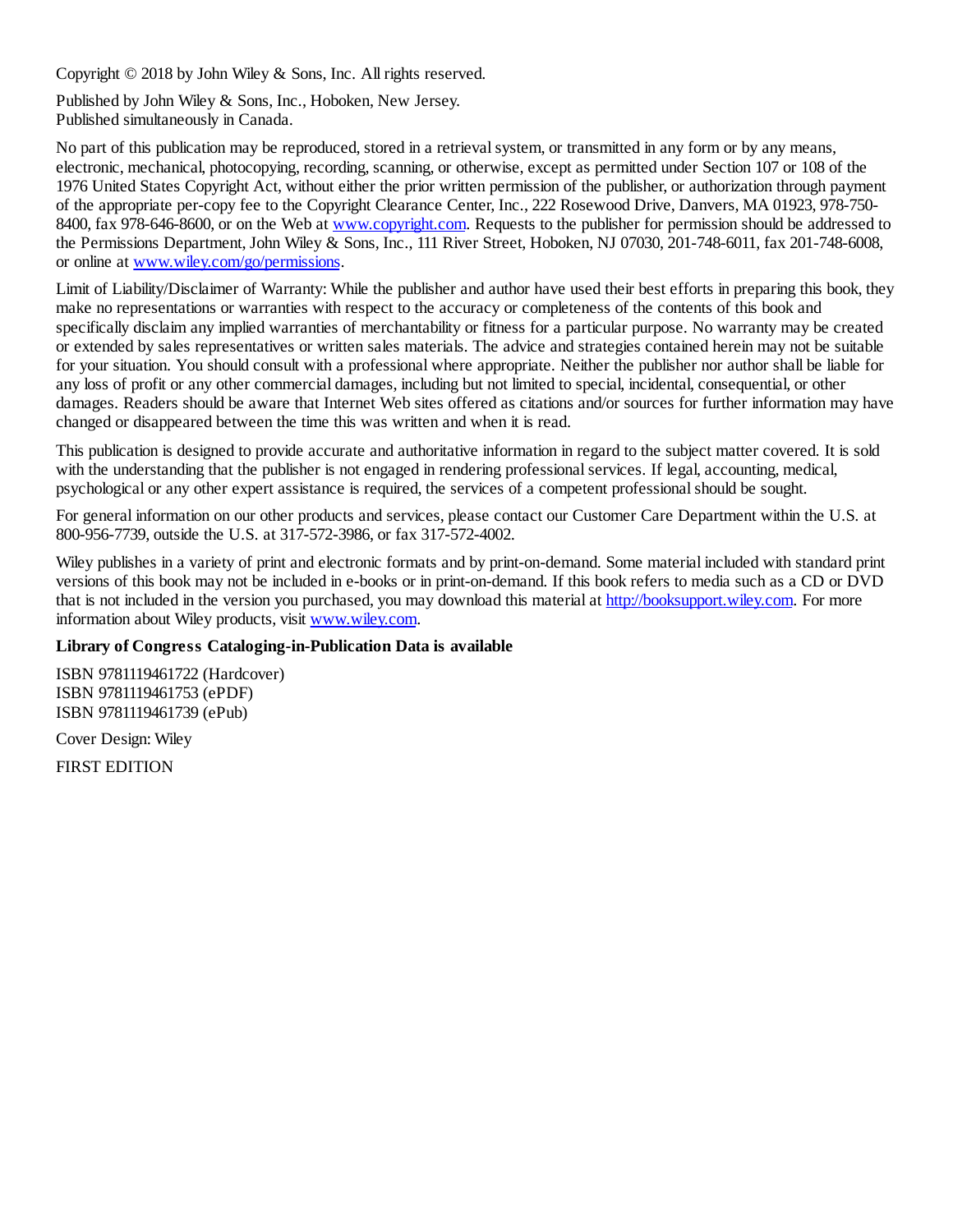#### **CHAPTER 3 Marmoset Monkey Vocal Communication: Common Developmental Trajectories With Humans and Possible Mechanisms**

ASIF A. GHAZANFAR, DANIELY. TAKAHASHI, YISI S. ZHANG AND JEREMY I. BORJON

#### **INTRODUCTION**

Like many behaviors (Byrge, Sporns, & Smith, 2014), vocal development is the outcome of interactions between an infant's developing biological system of production (the body and the nervous system) and his experience with caregivers. In humans, such development is marked by a progression: Early vocalizations, like cries, fussing, and cooing sounds, become increasingly complex and speechlike and eventually turn into words (Oller, 2000). In fact, from a purely acoustic perspective, the progression of changes from cries to later vocalizations like cooing and babbling is continuous (Kent & Murray, 1982). At around 6 months, infants enter the babbling period when their vocalizations are most obviously speechlike with the production of consonant-vowel combinations. Thus, early vocalizations act as scaffolding for later, more speechlike vocalizations.

Social feedback from caregivers can be an instrumental driving force that increases the maturation rate of these prelinguistic vocalizations (Gros-Louis, West, & King, 2010). Parental eye contact, contingency, and responsiveness directly impact the quality and vocal pattern of infants' vocalizations (Hsu & Fogel, 2001). Not only is the volubility of infants influenced by social context and past dyadic interactions with caregivers (Franklin et al., 2013; Goldstein, Bornstein, Schwade, Baldwin, & Brandstadter, 2009), but caregivers who preferentially and contingently respond to speechlike infant vocalizations spur the development of more complex vocalizations from those infants (Goldstein, King, & West, 2003; Goldstein & Schwade, 2008). Conversely, parents are more likely to contingently respond to infant vocalizations if they sound more mature or speechlike (Gros-Louis, West, Goldstein, & King, 2006). Taken together, these findings show that contingent parent responses to infants' vocalizations facilitate the latter's development into more mature sounding forms.

To understand the mechanisms underlying these vocal developmental processes and how they evolved, it is important to use an animal model that shares some of the same features. In the following section, we review what we've learned from marmoset monkey vocal development and show they that have a strikingly similar developmental trajectory to that of humans: Marmosets produce babbling-like vocal sequences and the maturation rate of their vocalizations is influenced by parental feedback. We will then provide evidence describing the physiological mechanisms that facilitate this developmental process.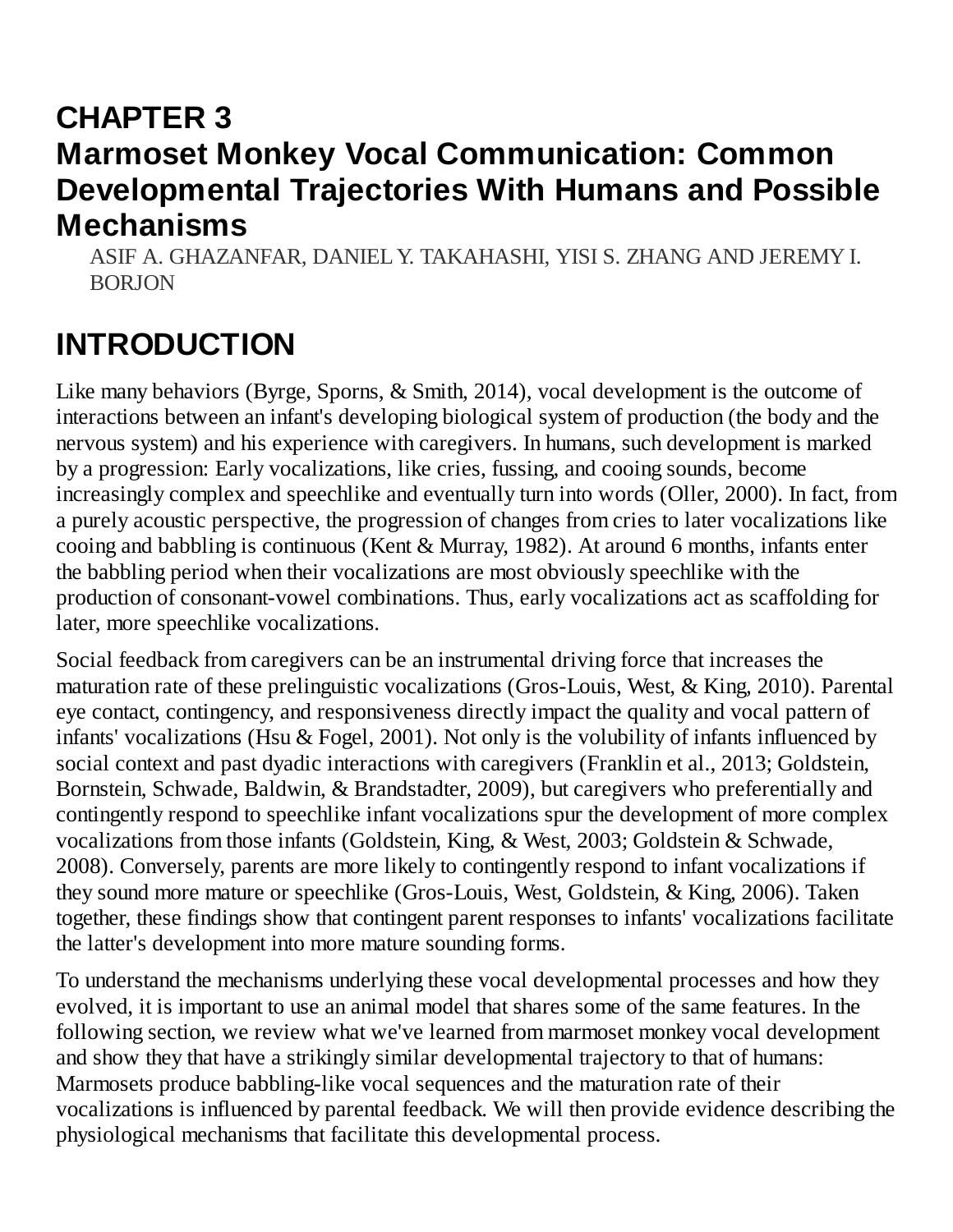# **THE MARMOSET MONKEY MODEL SYSTEM**

The common marmoset monkey (*Callithrix jacchus*) is a small (300–400 grams, on average), New World species that is native to northeastern Brazil. They live in social groups of  $\sim$ 9 to 15 individuals many of whom are related to each other. Marmosets and other closely related species in the Callitrichid family are quite flexible in their vocal output, especially when compared to Old World primates like macaques and apes. They readily adjust (without any training) the timing of their contact "phee" vocalizations to the timing of conspecific calls (Ghazanfar, Flombaum, Miller, & Hauser, 2001; Ghazanfar, Smith-Rohrberg, Pollen, & Hauser, 2002; Takahashi, Narayanan, & Ghazanfar, 2013), to avoid intermittent background noise (Egnor, Wickelgren, & Hauser, 2007; Roy, Miller, Gottsch, & Wang, 2011), and cooperatively adjust the amplitude of their calls during vocal exchanges in accord with distance from conspecifics (Choi, Takahashi, & Ghazanfar, 2015). Remarkably, marmosets also take turns when they vocalize, exhibiting contingent and repeated exchanges of vocalizations between any two individuals – related or unrelated – for an extended period of time. That is, their behavior is not simply a call-and-response behavior among mates or competitors (Takahashi et al., 2013). This turn-taking behavior by marmosets has the same universal features and coupled oscillator properties as human conversational turn-taking, albeit on a different timescale (Ghazanfar & Takahashi, 2014; Levinson, 2016; Takahashi et al., 2013).

Another noteworthy phenotype of marmoset monkeys is that they are cooperative breeders and typically produce dizygotic twins (Harris et al., 2014). Both parents, as well as older siblings and nonkin, help care for offspring by carrying them and sharing food. Among primates this is very rare: Only humans and members of the Callitrichid family exhibit this reproductive strategy. Thus, in terms of comparative developmental studies among human and nonhuman primates, marmosets are a more compelling analogous species than the phylogenetically closer, but socially dissimilar, Old World apes and monkeys (Elowson, Snowdon, & Lazaro-Perea, 1998). These cooperative breeding behaviors by humans and marmosets lead to prosocial cognitive processes (Burkart et al., 2014; Snowdon & Cronin, 2007), including those related to vocal communication (Borjon & Ghazanfar, 2014). In humans, the vocal behavior of infants stimulates interactions with caregivers, thereby playing a key role in the infants' own development. Thus, in light of their similar infant care strategies and vocal turn-taking behavior, does the vocal behavior of marmoset monkeys develop in a manner similar to that of human vocal behavior (Zuberbühler, 2012)?

#### **BABBLING AND PERINATAL INFLUENCES ON VOCAL OUTPUT**

As in humans, variable, spontaneous vocal behaviors are ubiquitous in young marmoset infants (Takahashi et al., 2015). These early vocal behaviors primarily reflect the interplay between the infants' arousal states, sensorimotor coordination, and biomechanical conditions (Zhang & Ghazanfar, 2016). To capture the shape of the developmental trajectory of vocal behavior, one must sample early and densely (Adolph, Robinson, Young, & Gill-Alvarez, 2008), and this is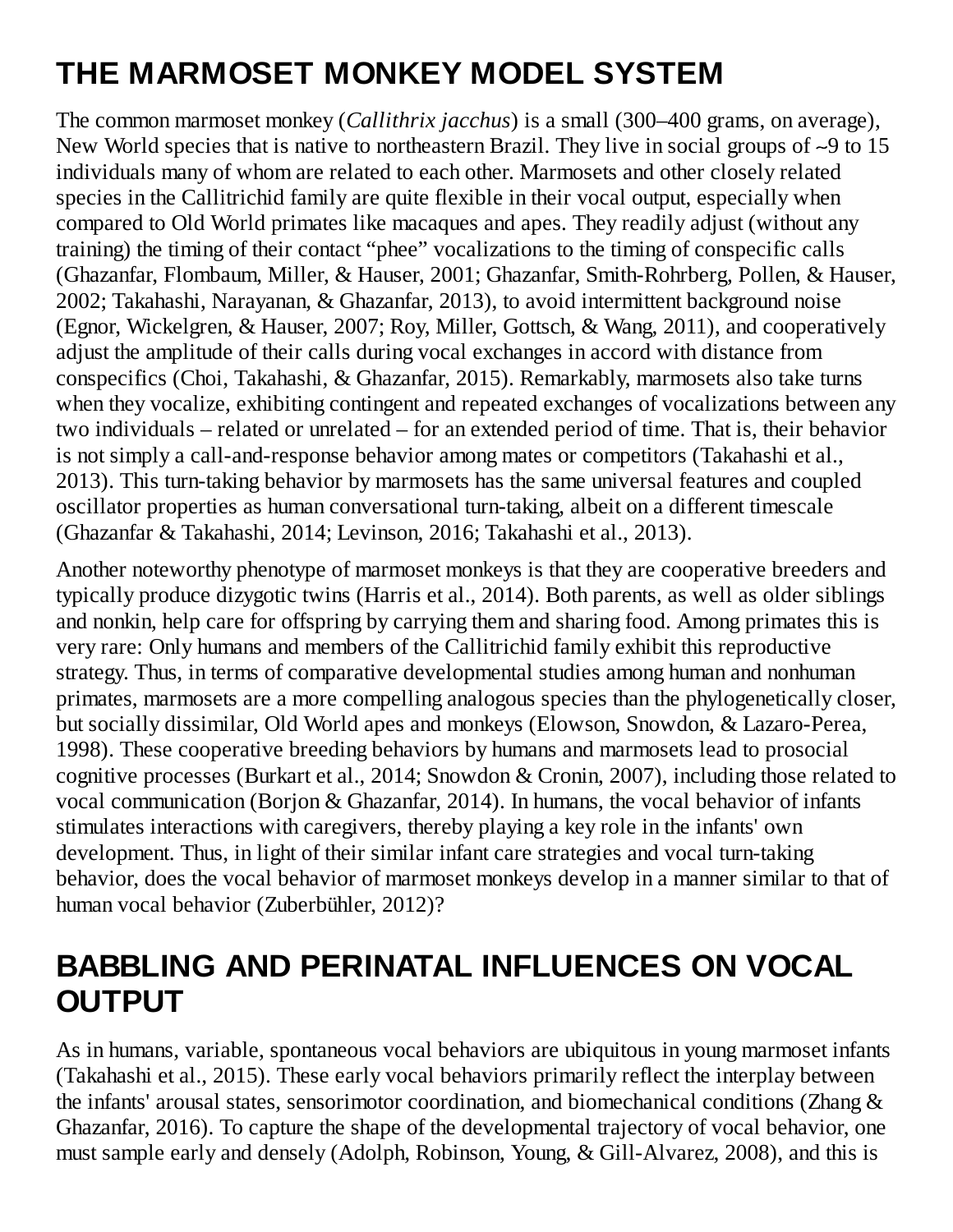especially true for marmosets, a species that develops 12 times faster than humans (de Castro Leão, Duarte Dória Neto, & Bernardete Cordeiro de Sousa, 2009; Schultz-Darken, Braun, & Emborg, 2015). Vocalizations must also be recorded in controlled contexts if any sense is to be made of the vocal changes. We recorded infant marmoset vocalizations in two contexts – undirected and directed – starting at postnatal day 1 (P1) and roughly every other day thereafter until they were 2 months of age. In the undirected context, infants were very briefly left alone. In the directed context, infants were in auditory but not visual contact with one of their parents.

<span id="page-5-0"></span>Contrary to what is typical for other nonhuman primates (Egnor & Hauser, 2004), we found that marmoset infants exhibit a dramatic change in vocal production in the first few months of postnatal life (Takahashi et al., 2015; Zhang & Ghazanfar, 2016). At P1, vocalizations are more numerous and more variable in their spectrotemporal structure than in later weeks ([Figure](#page-6-0) 3.1A). The number and variability of calls diminished over 2 months, approaching mature vocal output with exclusive production of phee calls (Takahashi et al., 2013). We measured four acoustic parameters similar to those used for birdsong development (Tchernichovski, Mitra, Lints, & Nottebohm, 2001): duration, dominant frequency, amplitude modulation (AM) frequency, and Wiener entropy (Takahashi et al., 2015). Changes in all four parameters were statistically significant, showing that marmoset vocalizations undergo a transformation in the first 2 months, whereby their utterances lengthen, dominant and AM frequencies decrease, and bandwidths shrink (i.e., entropy decreases). Prior reports of much more subtle developmental changes in monkey vocalizations were frequently attributed to the passive consequences of growth in vocalization-related structures (Egnor & Hauser, 2004). For example, as the vocal folds get bigger and/or the vocal tract gets longer, vocalizations will be produced with acoustics in a lower frequency range (Ghazanfar & Rendall, 2008). Thus, changes in infant marmoset vocalizations – though not subtle – could be attributed solely to physical maturation. To test this, we used body weight as a proxy for overall growth (weight correlates well with vocal apparatus size in monkeys; Fitch, 1997) and tried to predict the pattern of vocal change in the four acoustic parameters using a linear regression. We found that growth alone did not accurately predict acoustic changes in vocal output during marmoset monkey infancy (Takahashi et al., 2015).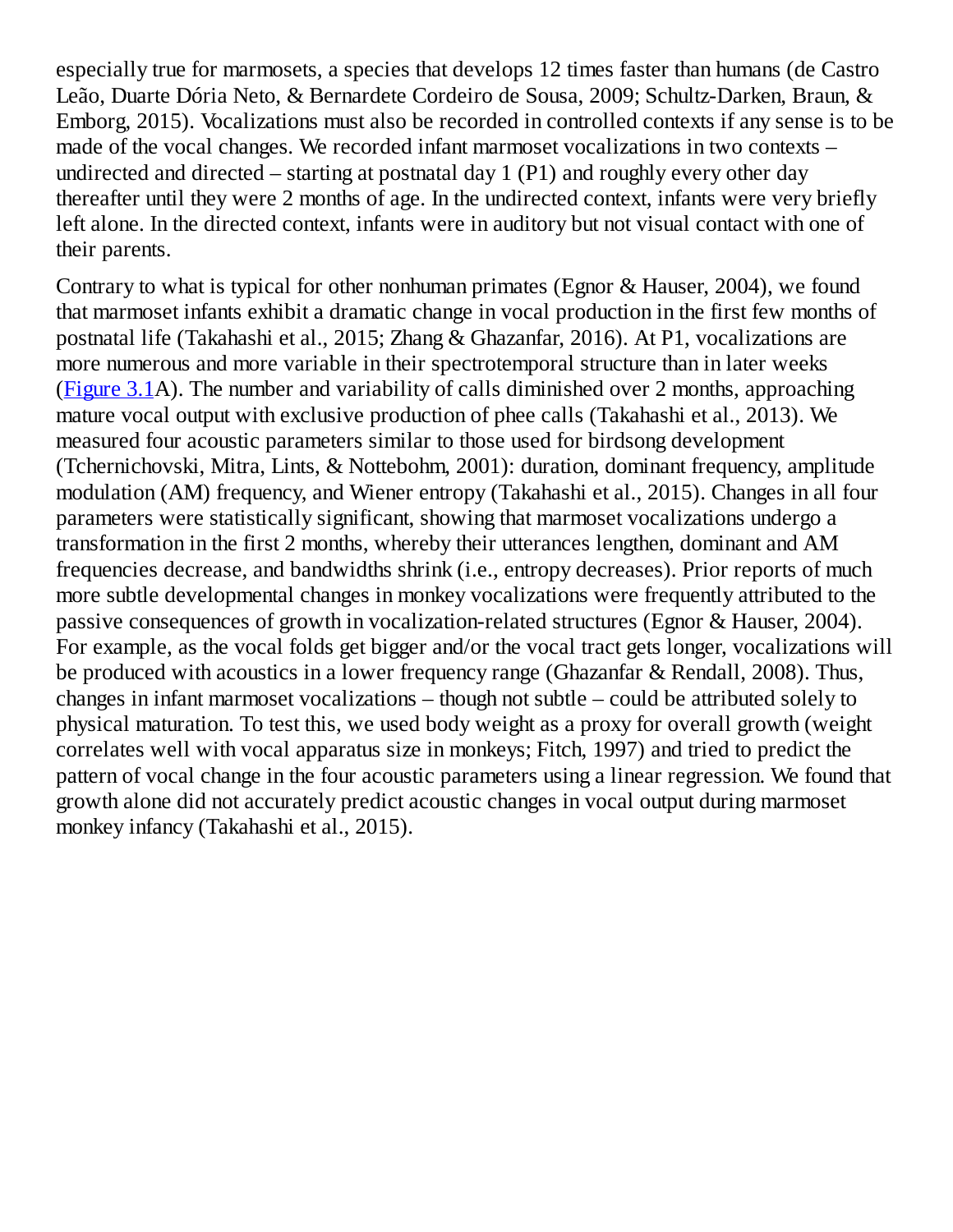

<span id="page-6-0"></span>**[Figure](#page-5-0) 3.1** Infant marmoset vocalizations undergo dramatic acoustic changes. (A) Vocalizations from one infant. (B) Twitters and trills change usage whereas cries, phee-cries, and subharmonic-phees transition to phee calls.

We next investigated whether a subset of infant marmoset calls served as scaffolding for mature, adult-like calls (Takahashi et al., 2015). Human infant babbling, for instance, is a mixture of vocalizations, a subset of which will be incorporated in adult speech and produced in correct contexts, whereas others are transient (Locke, 1995; Oller, 2000). These transient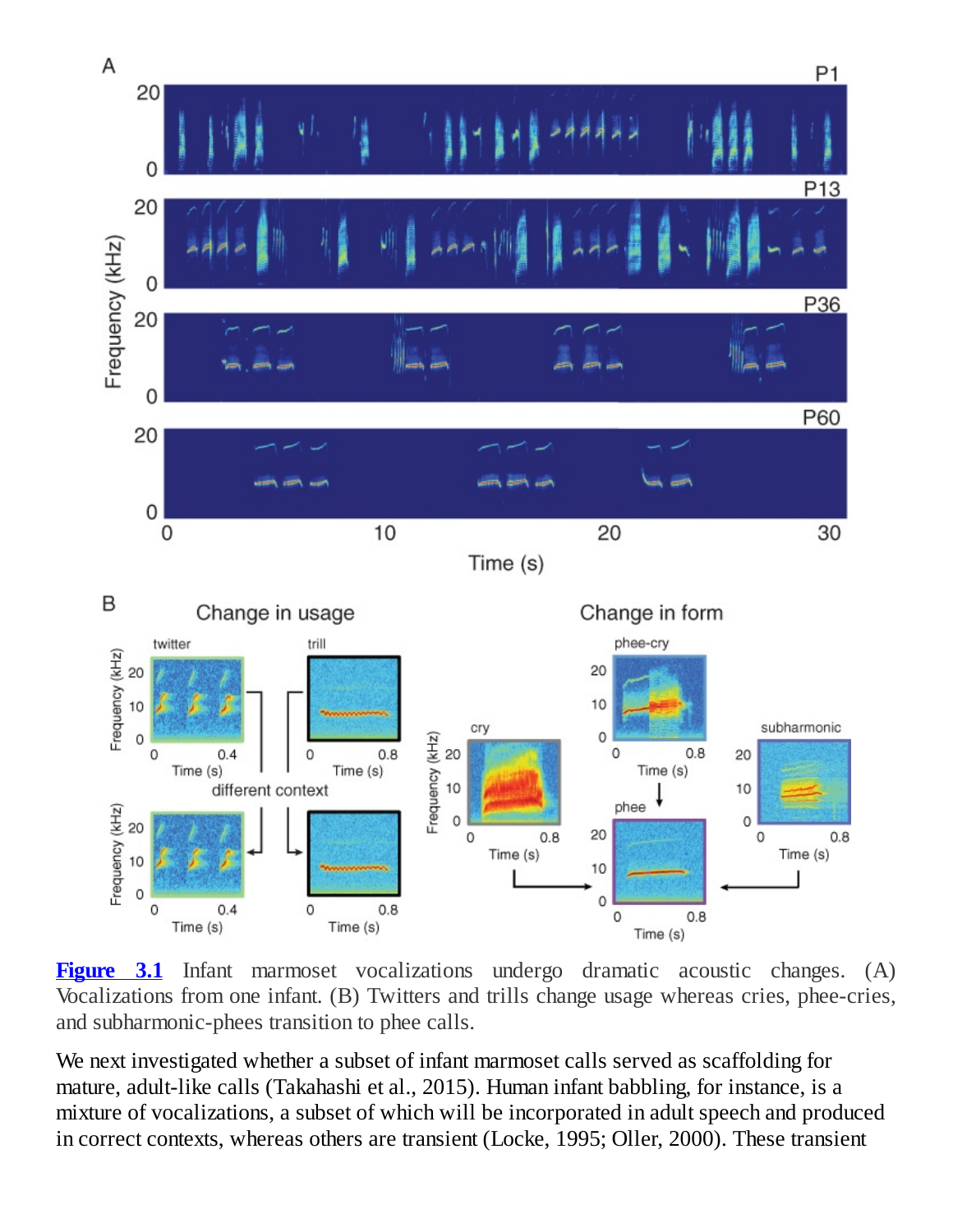syllable structures are also evident in song learning by birds (Tchernichovski et al., 2001). We found that infant marmosets also produce a mixture of mature and immature vocalizations: adult-like calls ("twitters," "trills," and "phees") and immature versions of the contact phee call ("cries," "subharmonic phees," "phee-cries"). By 2 months of age, however, they only produce the phee calls that are appropriate for both the undirected and directed contexts. This suggests that two different vocal learning processes are at work: change in usage (Elowson, Snowdon, & Lazaro-Perea, 1998; Seyfarth & Cheney, 1986) and transformation of immature calls into mature versions (Takahashi et al., 2015; [Figure](#page-6-0) 3.1B). Twitters and trills are produced frequently by marmosets of all ages (Bezerra & Souto, 2008; Pistorio, Vintch, & Wang, 2006), but in adults they are typically produced when in visual contact with conspecifics and not in the undirected context. Thus, twitters and trills undergo change in usage in the first 2 months. That is, by 2 months of age, they stop producing them when they are out of visual contact with a conspecific. By contrast, cries, phee-cries, and subharmonic-phees are only produced by infants (Pistorio et al., 2006; Takahashi et al., 2015). Because these infantonly calls share some features with the phee (e.g., a common duration that is distinct from trills and twitter syllables), they represent immature phees, consistent with vocal transformations observed in preverbal human infants (Kent & Murray, 1982; Scheiner, Hammerschmidt, Jurgens, & Zwirner, 2002) and songbirds (Tchernichovski et al., 2001), but contrasting with prior reports on developing primates (Egnor & Hauser, 2004).

<span id="page-7-0"></span>Since marmoset monkeys typically give birth to dizygotic twins (Harris et al., 2014), we could also assess the role of perinatal influences on early babbling (Kent & Murray, 1982). We quantified babbling sequences and their development by treating each call type as a "state" and using Markov models to characterize their sequential structure (Zhang & Ghazanfar, 2016). [Figure](#page-8-0) 3.2A shows how babbling sequence change over the course of development. The size of the nodes represents the proportion of the call type and the thickness of the arrow line represents the transition probability. Dashed lines label transition probabilities that dropped below 5% but were significantly greater in the previous week. Overall, babbling sequences exhibited high variability in the first week of life, but increased in stereotypy and monotony over time. However, the trajectory of the transition probabilities that each individual took to reach the stable phee-call state was quite variable. We quantified the individual differences in babbling sequences by calculating the Jensen-Shannon divergence rate (JSDR) between each pair of individuals (Sasahara, Tchernichovski, Takahasi, Suzuki, & Okanoya, 2015). The JSDR measures differences between the transition probabilities among call types weighted by the proportion of each call type. We found that the mean JSDR gradually decreased to near zero in about 8–9 postnatal weeks, reflecting the convergence of all infants ( $n = 10$ ) to the phee-only call state in the undirected context.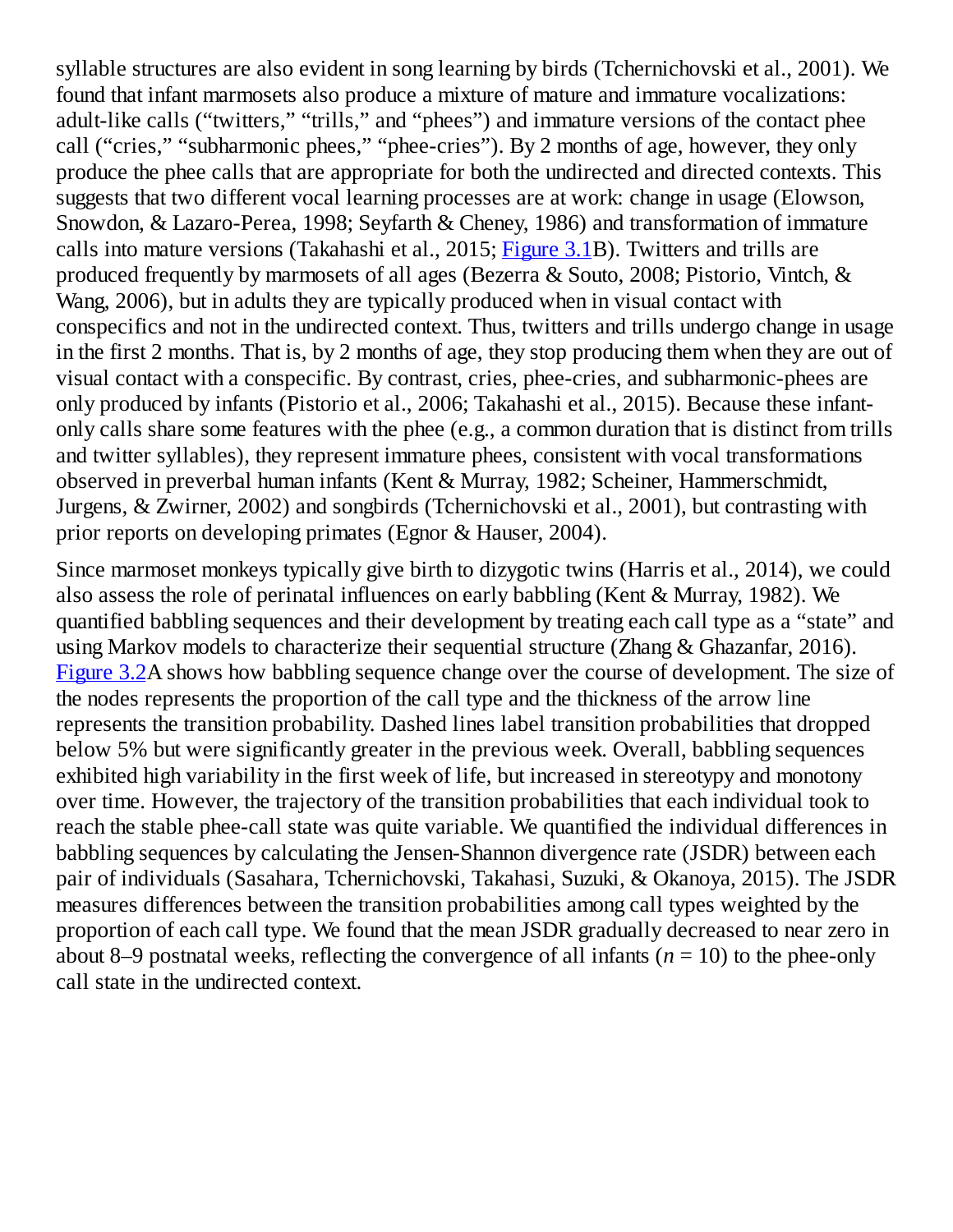

<span id="page-8-0"></span>**[Figure](#page-7-0)** 3.2 Babbling sequences and their similarity among twins. (A) Transition diagrams visualizing vocal sequences from two subjects at different postnatal time points. Each node in the diagram corresponds to a type of call, and the arrows correspond to the transitions between call types. The five most frequently produced call types are: phee (Ph), twitter (Tw), trill (Tr), cry (Cry), and phee-cry (P-C). Node size is proportional to the fraction of the call types, and edge size is proportional to the transition probability between calls. Thin dashed arrows are where transitions dropped below 5% occurrences. (B) Transition diagrams of vocal sequences from the first postnatal week for three sets of twins. Each twin set is arranged in the vertical order with the highlighted most frequent four-call transitions plotted on the right. (C) Comparison of JSDRs in three relationship categories: twins (= 5), nontwin siblings (*n* = 12), and nonsiblings  $(n = 28)$ ,  $p = 3.8e-5$ , ANOVA.

We then compared babbling sequences produced during the first postnatal week of twins, nontwin siblings, and unrelated infants in order to assess possible perinatal influences on call sequence similarity. Twins are similar genetically and typically share identical perinatal experiences. Since marmoset monkeys produce only dizygotic twins (Harris et al., 2014), nontwin siblings are just as genetically similar as twin siblings, but do not share identical perinatal experiences. If the perinatal environment contributes to the structure of babbling sequences, twin calls should be the most similar, followed by siblings and then age-matched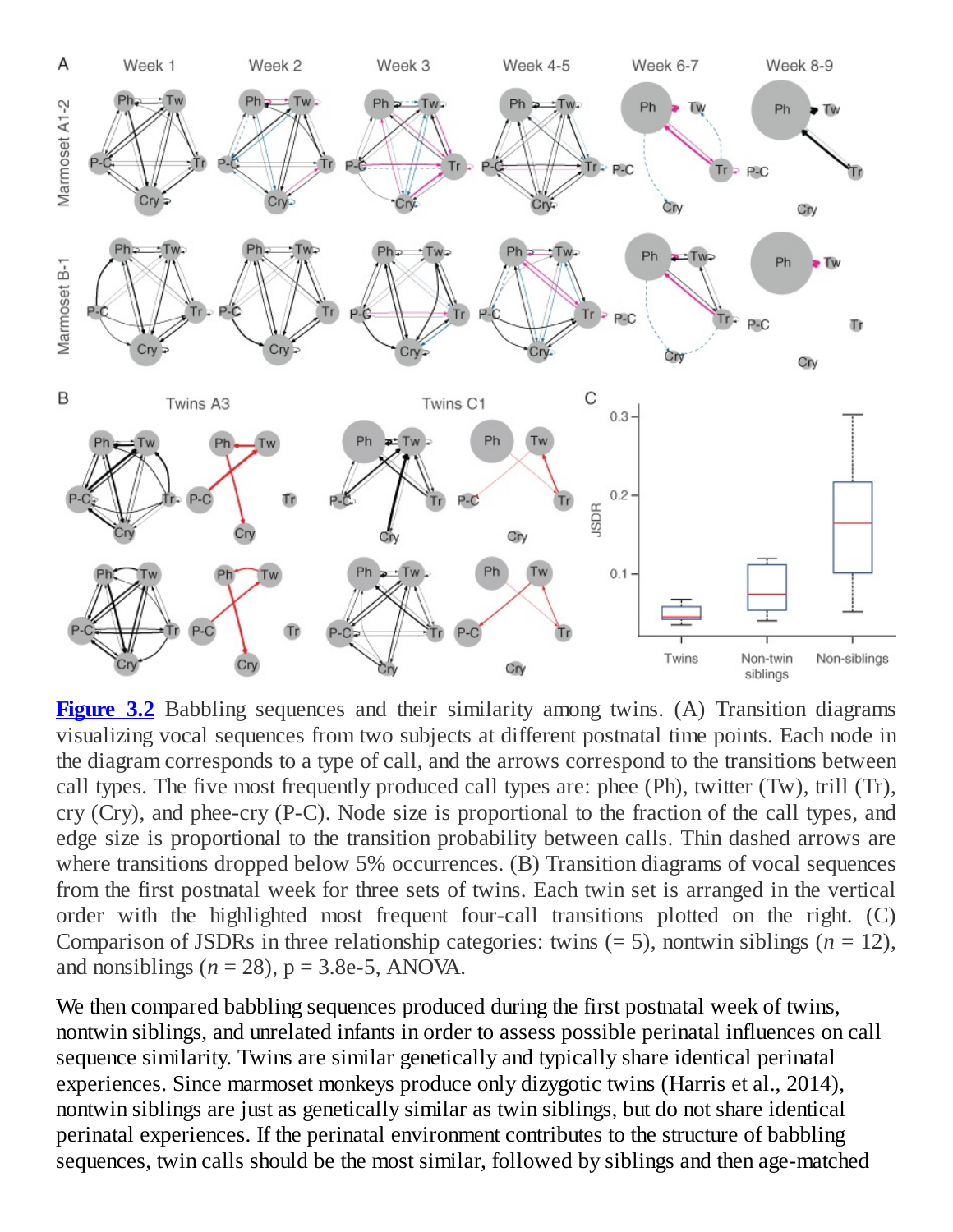non-siblings. [Figure](#page-8-0) 3.2B shows the transition probability of three sets of twins. Twins had very similar babbling sequences in the first week of postnatal life. To quantify this, we used JSDR measures again. We found that twins had greater sequence similarity relative to their nontwin siblings and the nonsiblings, whereas those between the nontwin siblings were smaller than the nonsiblings [\(Figure](#page-8-0) 3.2C).

The greater similarity in early babbling sequences among siblings (twins and nontwins) than the nonsiblings and the greater similarity between dizygotic twins versus their nontwin siblings suggest that prenatal factors, including genetics and/or perinatal environment, shape the early vocal sequences. These factors likely interact with each other during the course of individual development (Gottlieb, 1992), shaping both arousal fluctuation patterns as well as biomechanics. For instance, in rodents, levels of arousal are linked to the actions of the estrogen receptor (Garey et al., 2003), and patterns of estrogen receptor expression are influenced by the epigenetics of maternal care (Champagne & Curley, 2008). Similar data are not available for marmoset monkeys, but other studies in this species demonstrate that early pre- and postnatal environmental events (including quality of parental care) influence patterns of infant behavior (Pryce, Aubert, Maier, Pearce, & Fuchs, 2011) (including vocalizations; Dettling, Feldon, & Pryce, 2002) and gene expression in the brain (Law, Pei, Feldon, Pryce, & Harrison, 2009). Moreover, changes in maternal arousal levels can influence offspring both in the womb and through physical contact postnatally. For example, the cardiorespiratory dynamics of human infants will entrain to their mother's dynamics when they are laying on her body (Van Puyvelde et al., 2015) and during face-to-face communication involving vocalizations (Feldman, Magori-Cohen, Galili, Singer, & Louzoun, 2011). This maternal effect on human infants is present up to 2–3 months of age and is thought to be a continuation of similar maternal influences prenatally. Indeed, very young infants have difficulty selfregulating arousal levels; that regulation comes from parents (Moriceau & Sullivan, 2005). Similarly, in marmoset twins, common contact with parents (via carrying and vocal interactions; Takahashi et al., 2015) during the first week of postnatal life may influence their arousal levels simultaneously to generate similar patterns of fluctuations. Moreover, both prenatal and postnatal influences on infant arousal levels may come from parental vocal output that reflects their own respiration and autonomic state.

#### **DEVELOPMENT OF VOCAL TURN-TAKING**

Vocal turn-taking is a ubiquitous form of social interaction in our lives. In humans, vocal turntaking develops during the first year of life (Elias & Broerse, 1996; Hilbrink, Gattis, & Levinson, 2015; Jasnow & Feldstein, 1986; Kajikawa, Amano, & Kondo, 2004; Stern, Jaffe, Beebe, & Bennett, 1975). In the first postnatal months, infants frequently overlap their vocalizations with their parent's utterances. By approximately 9 months of age, they can engage in proto-conversations with adult-like turn-taking dynamics. We investigated the development of vocal turn-taking in marmoset monkeys. Turn-taking in adult marmosets has the same universal features of human conversational turn-taking (albeit on a different timescale) and exhibits the essential features of a coupled oscillator system (Takahashi et al., 2013).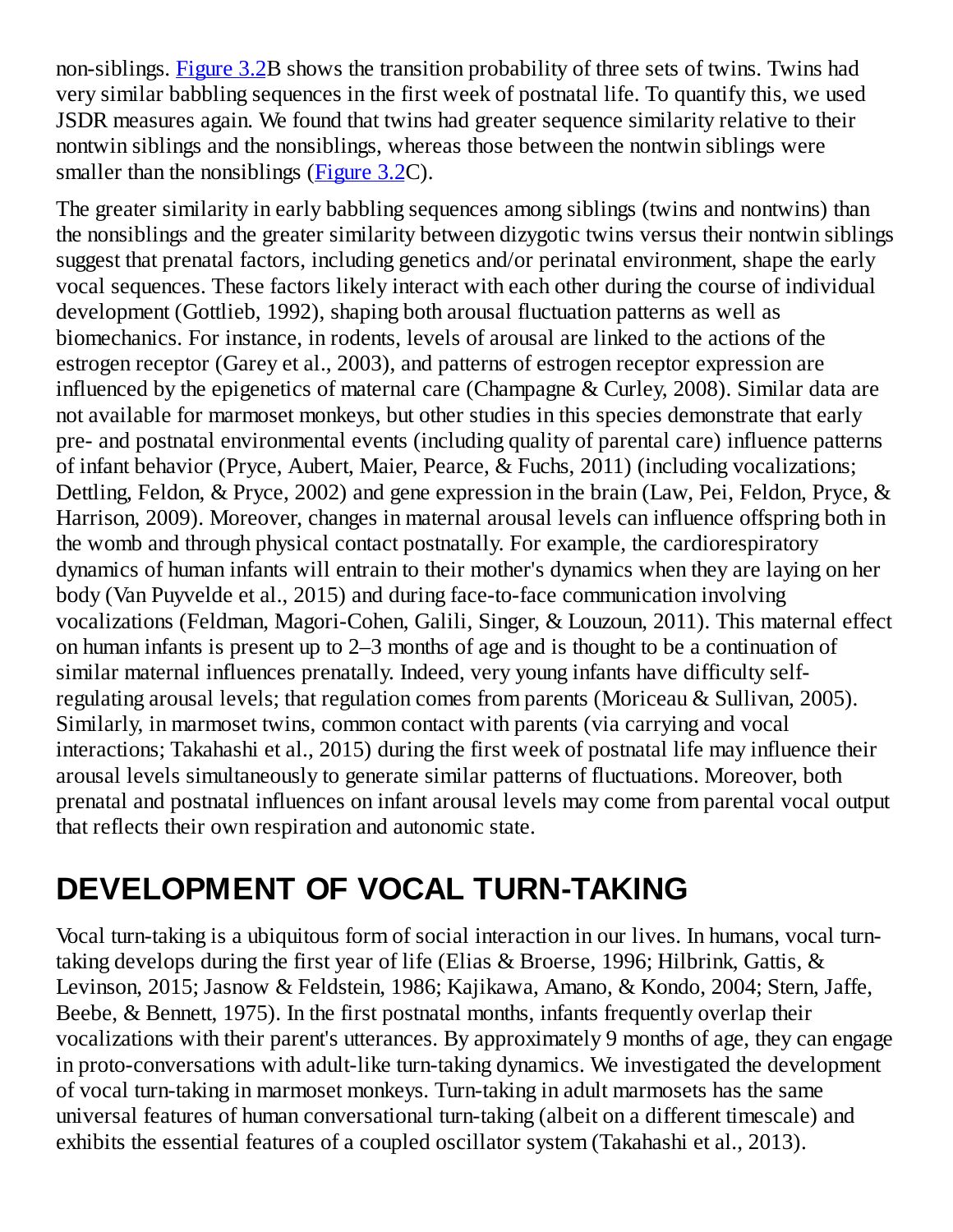We tested marmoset infants in a directed context in which they could vocally interact with their parents, starting on postnatal day 1 until they were 2 months of age (Takahashi, Fenley, & Ghazanfar, 2016). Because marmoset monkeys develop much faster than humans (de Castro Leão et al., 2009; Schultz-Darken et al., 2015), this time interval represents the equivalent of the first 2 years of human postnatal life. We found that early in postnatal life, marmoset infants overlap their vocalizations with their parents' about 25% of the time (Takahashi et al., 2016), an overlap probability consistent with human 3-month-olds (Hilbrink et al., 2015). This overlap probability decreases to about 15% in marmoset infants by the time they are 2 months of age, also consistent with the near age-equivalent human infant (18-month-olds; Hilbrink et al., 2015). Adult marmosets rarely overlap their vocalizations (Takahashi et al., 2013). Thus, the fact that turn-taking is still developing at 2 months of age in marmosets is analogous to the way that human infants at 18 months of age still exhibit immature vocal interaction dynamics. We also showed that the amount of observed vocalization overlap is larger than what is expected by chance early in postnatal life (Takahashi et al., 2016), similar to what was observed in 13- to 15-week-old human infants (Elias, Hayes, & Broerse, 1986). Thus, marmoset infants undergo the same developmental trajectory for vocal turn-taking as humans and do so during the same life-history stage (Takahashi et al., 2016).

The system of vocal turn-taking between infants and parents is one in which parental responses are contingent upon infant vocalizations. This provides an opportunity for the infant to learn from the parents how to take turns during a vocal exchange. Although it is an intriguing possibility, as far as we know, there is no evidence that parental feedback influences infant turn-taking behavior in humans. We directly tested a possibility of parental influences on turntaking development in marmosets and found no relationship between the maturation rate of vocal turn-taking and overall frequency of contingent parental responses (Takahashi et al., 2016).

#### **TURN-TAKING AS THE DEVELOPMENTAL SYSTEM UPON WHICH INFANT VOCALIZATIONS ARE LEARNED**

<span id="page-10-0"></span>Another possibility for learning in this infant-parent vocal system is that contingent parental responses influence infant vocal acoustics. Studies of naturalistic human infant-parent interactions (Bloom, Russell, & Wassenberg, 1987; Gros-Louis, West, & King, 2014; Hsu & Fogel, 2001; Masataka, 1993) as well as experimental studies (Goldstein et al., 2003; Goldstein & Schwade, 2008) reveal that contingent parental responses influence the acoustic structure of subsequent infant vocalizations, making them sound more mature (i.e., speechlike). Along similar lines, we found that subsequent to their parents' vocalizations, marmoset infants increasingly produce longer and more tonal (low entropy) calls over the course of development (Takahashi et al., 2016) (*[Figure](#page-11-0) 3.3A*). This is yet another parallel with human vocal turn-taking development and consistent with the many ways infants can learn from parents beyond imitation (Tchernichovski & Marcus, 2014). Since we are able to study our marmosets longitudinally, we can track how this real time influence of contingent parental feedback on infant vocal acoustics can impact longer lasting changes in their vocalizations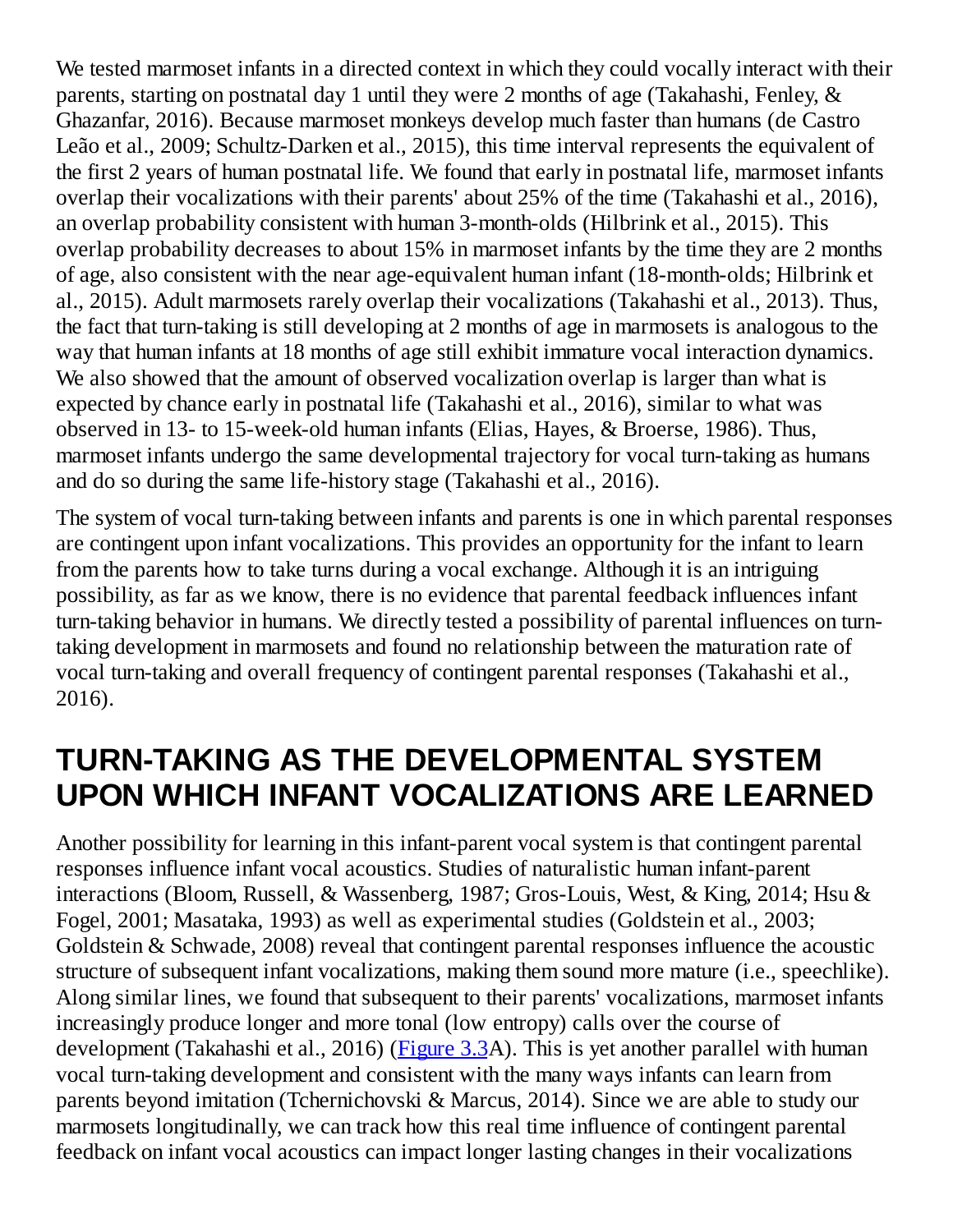(Takahashi et al., 2015).



<span id="page-11-0"></span>**[Figure](#page-10-0)** 3.3 Transition from cry to phee is influenced by contingent parental calls. (A) Weighted average entropy of infant calls produced before adult call onset and after adult call offset. The shaded regions indicate the respective 95% confidence intervals. (B) Correlations between the transition day and the proportion of contingent (left) and noncontingent (right) parental responses, respectively.

To assess the effect of parent-infant vocal interactions in marmosets, we quantified their vocal exchanges in the directed context, where infants and their mother or father were in auditory, but not visual, contact, while also measuring the acoustic structure of infant calls (Takahashi et al., 2015). We again used the timeframe of 2 months. During this time interval, immature calls like cries gave way to mature phees calls, but this transition occurred rapidly. For each infant, we used the day on which the phee-cry ratio was 50–50 to mark the infant's transition day. Transitions were typically sharp, but their timing varied substantially across infants  $(-10 \text{ to } 40$ days). We then investigated if parental responses to infant vocalizations affect the timing of the cries-to-phees transition. This would explain, at least partially, its variability across infants. Parental influence could be via contingent responses and/or simply the number of adult vocalizations the infant has heard. [Figure](#page-11-0) 3.3B (left panel) shows the fraction of infant phees that elicited contingent parental phee responses before the transition day and, remarkably, its significant correlation with the timing of the transition day. Proportions of noncontingent parental calls (91.5% of all calls on average) were not significantly correlated with this timing ([Figure](#page-11-0) 3.3B, right panel). Thus, contingent vocal responses from parents influence the timing of the cries-to-phees transition by reinforcing the production of phee calls (Takahashi et al., 2015).

We addressed two possible caveats to this conclusion. First, it is possible that, through shared genetics, fast transitioning infants are born to more vocally interactive parents. To test this, we correlated the frequency of contingent parental calls and the cry-to-phee transition day for six full-siblings born from the same parents. If shared genetics were driving the result, then there would be no correlation between contingent parental responses and the transition day. We found, however, that there remained a statistically significant correlation (Takahashi et al., 2015). Second, it is possible that the changing patterns of infant calling are due to changes in parental call output. However, we found that neither parent changes their production rates (Takahashi et al., 2015). Based on these analyses, we conclude that the cries-to-phees transition is influenced by contingent responses from parents, not through shared genetics or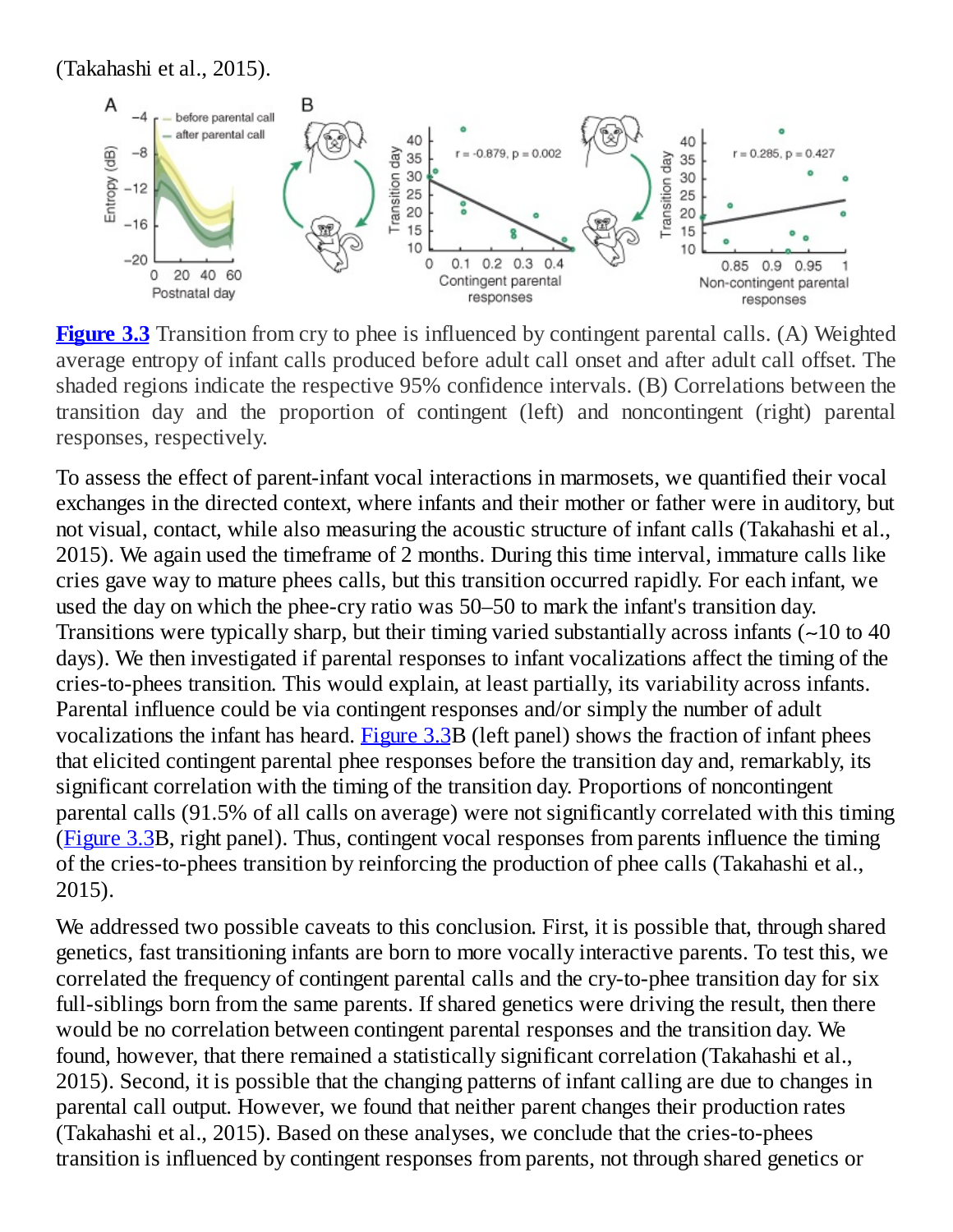changes in parental vocal output.

<span id="page-12-0"></span>Taken together, these findings suggest that developing marmoset monkeys – unlike every other nonhuman primate investigated thus far – may be vocal learners (Margoliash & Tchernichovski, 2015). However, a viable alternative hypothesis is that, instead of an instance of vocal learning, marmoset parents are simply responding more to healthier infants who develop their vocalizations more quickly than others. We designed an experiment to explicitly test whether contingent vocal feedback can increase the rate at which marmoset infants begin producing mature-sounding contact calls (Takahashi, Liao, & Ghazanfar, 2017). Since marmoset monkeys typically give birth to dizygotic twins (Harris et al., 2014), we could again control for the influence of genetics and the perinatal environment on vocal development (Zhang & Ghazanfar, 2016). Starting on P1, infants were provided different levels of contingent feedback using closed-loop, computer-driven playbacks of parental contact calls in almost daily 30-minute sessions for 2 months. One randomly selected twin was given the best possible simulated "parent" who provided 100% contingent vocal feedback; the other infant was provided a [not-so-good](#page-13-0) parent and received only 10% contingent vocal feedback (Figure 3.4A).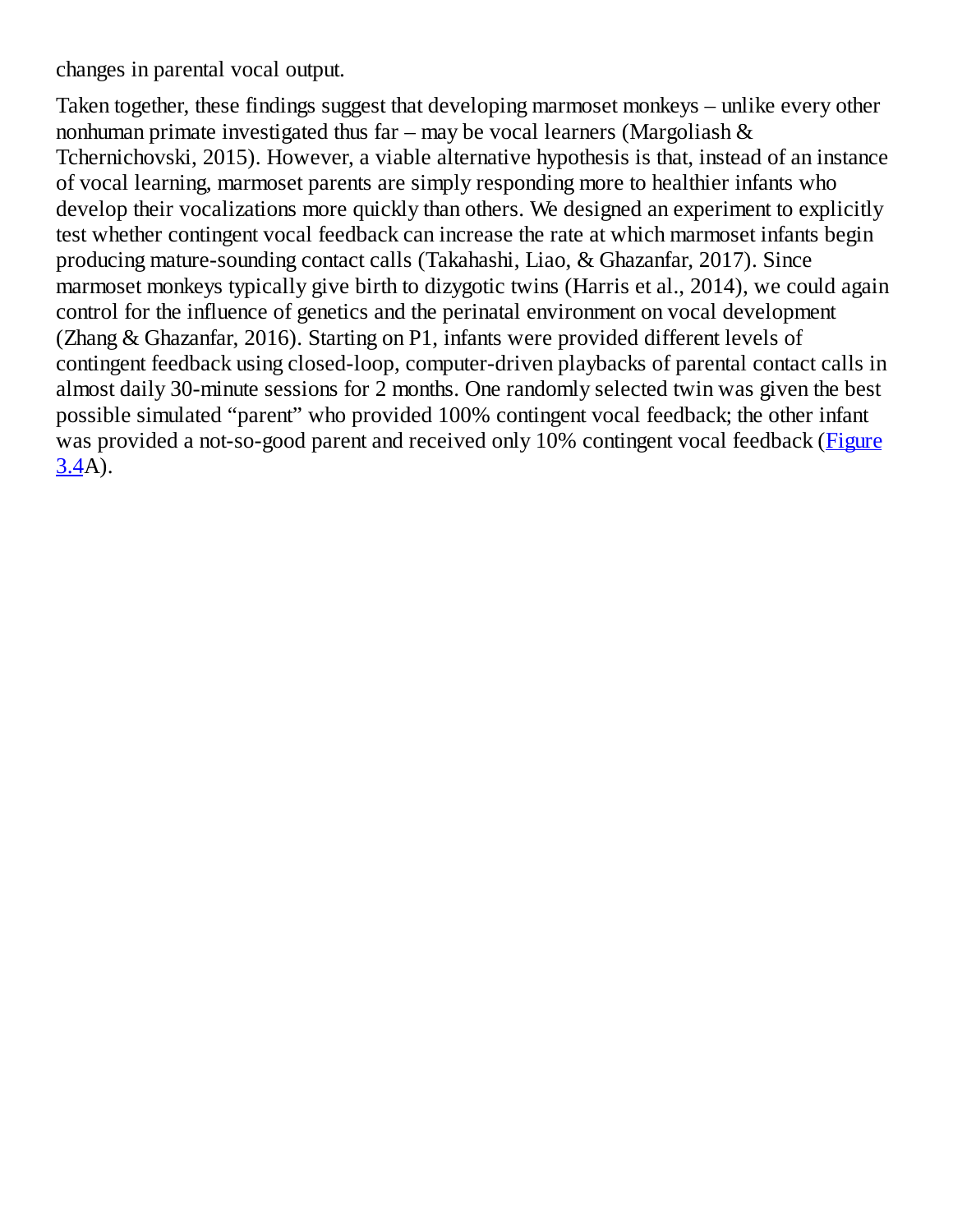

<span id="page-13-0"></span>**[Figure](#page-12-0)** 3.4 Vocal-production learning by infant marmoset monkeys. (A) Twin infants received either high-contingency playbacks (100%) or low contingency playbacks (10%). Spectrograms depict when such playbacks were delivered relative to the infant vocalizations. (B) Wiener entropy (in decibels) changes over postnatal days for high and low contingency infants. (C) Dominant frequency (in kilohertz) changes over postnatal days for high and low contingency infants. Shaded regions indicate 1 standard error intervals.

Our data showed that infant marmoset monkeys who received more contingent feedback learned faster (as measured by entropy; [Figure](#page-13-0) 3.4B). They do this not through imitation but rather through the experience-dependent increase in the control of the vocal apparatus. Calls with high entropy are related to poor muscular control of – and coordination between – respiration and vocal fold tension (Takahashi et al., 2015; Teramoto, Takahashi, Holmes, & Ghazanfar, 2017; Zhang & Ghazanfar, 2016). Thus, more contingent vocal feedback results in faster development of this respiratory and laryngeal control and coordination (Teramoto et al.,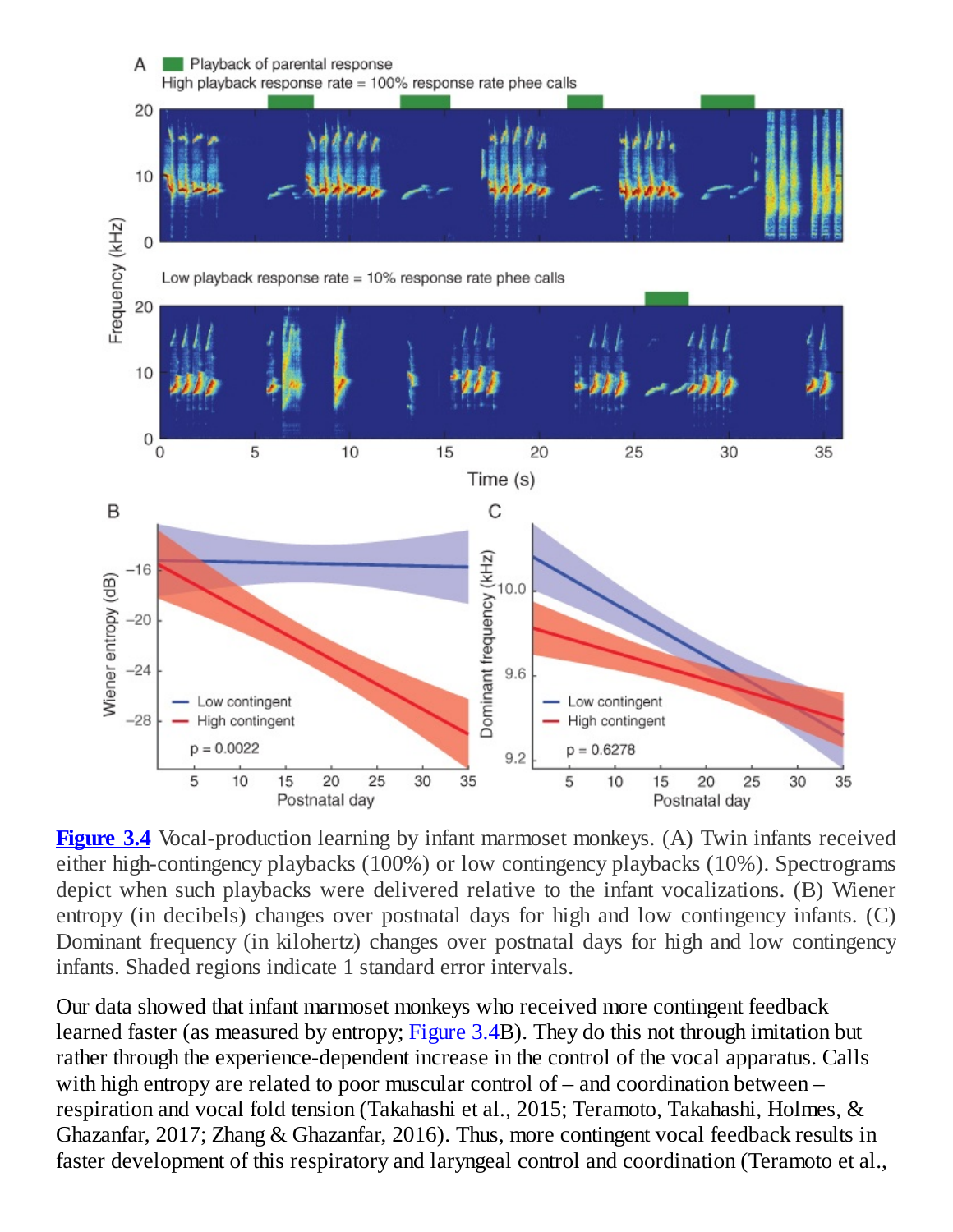2017). Other acoustic features (e.g., dominant frequency; [Figure](#page-13-0) 3.4C) were unaffected by experience, and this was consistent with the predictions of our integrated framework for marmoset vocal development in which changes in some acoustic features are solely explained by growth (Teramoto et al., 2017).

#### **THE AUTONOMIC NERVOUS SYSTEM AS THE ENGINE FOR VOCAL DEVELOPMENT**

Newborn primates are completely dependent upon their caregivers, and the capacity to communicate physiological state is thus particularly important. We wanted to understand how such a system might work. Using electromyography on infant marmoset monkeys, we measured autonomic nervous system (ANS) changes (via heart rate) and respiration while they vocalized in brief social isolation (Zhang & Ghazanfar, 2016). We tested the hypothesis that variable sequences of vocalizations (quantified as Markov chains; [Figure](#page-8-0) 3.2) occur via fluctuations of the ANS and its influence on respiration and (indirectly) the larynx.

As is the case for human infants (MacNeilage, 2008) and songbirds (Sasahara et al., 2015; Tchernichovski et al., 2001), the babbling output of marmoset infants is very rhythmic (Zhang & Ghazanfar, 2016). This rhythmicity suggests that this output is driven by the oscillatory activity of the nervous system. As in developing songbirds (Veit, Aronov, & Fee, 2011), the temporal structure of babbling output by infants is tightly locked to respiration in marmoset monkey infants (Zhang & Ghazanfar, 2016), with respiration providing the power for generating vocal sounds (Ghazanfar & Rendall, 2008). Approximately every second, an utterance phase-locked to the respiratory rhythm is produced. Oddly enough, the time-varying spectral structure of babbling sequences also has a rhythm, but at a rate that is an order of magnitude slower: Spectral entropy, a measure of the noisiness of the sound spectrum (Takahashi et al., 2015; Tchernichovski, Nottebohm, Ho, Pesaran, & Mitra, 2000), fluctuates during babbling at a 0.1 Hz frequency (Zhang & Ghazanfar, 2016). This is interesting because the ANS also has a 0.1 Hz rhythm known as the Mayer wave. Thus, in effect, arousal is oscillating at this frequency.

<span id="page-14-0"></span>Present in all mammals, the Mayer wave represents perturbations to the baroreflex (Julien, 2006), the homeostatic mechanism by which blood pressure is maintained via changes in heart rate. This results in an unstable negative feedback control loop that generates self-sustained oscillations at its resonance frequency of 0.1 Hz. How can this ANS rhythm account for the 0.1 Hz entropy fluctuations in infant babbling sequences? The 0.1 Hz ANS rhythm modulates the power of the faster, 1 Hz, respiratory rate (Zhang & Ghazanfar, 2016; [Figure](#page-15-0) 3.5). This creates a scenario in which marmoset infants produce vocalizations at a rate of 1 Hz, but the respiratory power is not constant – it is modulated according to a 0.1 Hz rhythm. Lower respiratory power generates noisy (high entropy, cry-like) vocalizations, while higher respiratory power generates more tonal (low entropy, phee-like) vocalizations (Takahashi et al., 2015; Zhang & Ghazanfar, 2016; [Figure](#page-15-0) 3.5). Thus, as revealed by partial coherence measures of heart rate, respiration, and vocalizations, spectral entropy fluctuates at  $\sim 0.1$  Hz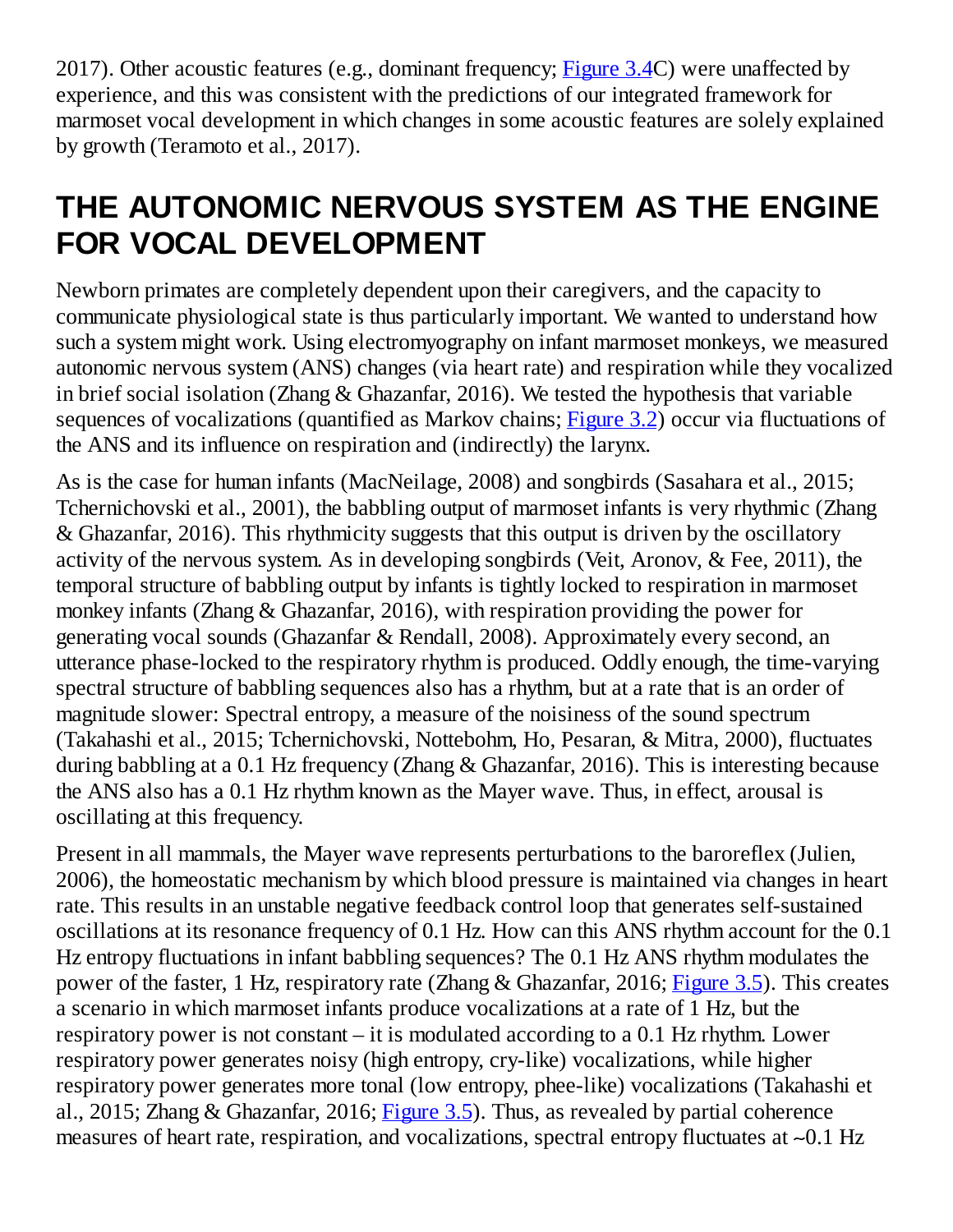because both laryngeal tension and respiratory power are modulated by the ANS rhythm (Zhang & Ghazanfar, 2016).



<span id="page-15-0"></span>**[Figure](#page-14-0)** 3.5 Physiological mechanisms of vocal development in marmoset monkeys. Figure shows a schematic illustrating spontaneous vocal production as a function of ANS oscillation and the threshold to vocalize. The continuously produced vocalizations by very young infant marmosets are driven by the natural rhythmic activity of respiration whose power is modulated by the slower,  $\sim 0.1$  Hz rhythm of the ANS. This consequently changes the quality of the vocalizations so that they fluctuate between high (cry) and low (phee) levels of entropy.

This was the first developmental study in any species (including humans) to quantitatively establish a link between infant vocalizations and physiological states. It demonstrates that infant vocal sequences can potentially encode, and communicate to caregivers, changes in the infant's internal state.

# **EVOLUTIONARY ORIGINS**

The similarities between the developmental trajectories of vocal behavior in humans and marmoset monkeys are striking both in their form and timing (after accounting for the relative rapidity of marmoset development compared to humans). Based on these findings, what can we conclude with regard to how such a developmental system evolved (Borjon & Ghazanfar, 2014; Levinson, 2016)? Typically, with any behavior that two closely related species share, it can be inferred that their last common ancestor also exhibited that behavior. Marmoset monkeys are not very closely related to humans, especially when compared to Old World primates, like chimpanzees or macaque monkeys. If there was evidence that these other primates exhibited similar vocal behaviors, then one could conclude that the species ancestral to both marmosets (and other New World monkeys) and Old World primates (including humans) had the same capacities. Yet, there is no such evidence to date for vocal turn-taking or vocal production learning. Despite suggestions to the contrary (Levinson, 2016), call-andresponse behaviors are not the same as turn-taking; they do not exhibit the "coupled" nature of true social interactions observed in marmosets (Takahashi et al., 2013), and in human interactions more generally (De Jaegher, Di Paolo, & Gallagher, 2010; Dumas, de Guzman, Tognoli, & Kelso, 2014; Fogel & Garvey, 2007; Oullier, De Guzman, Jantzen, Lagarde, &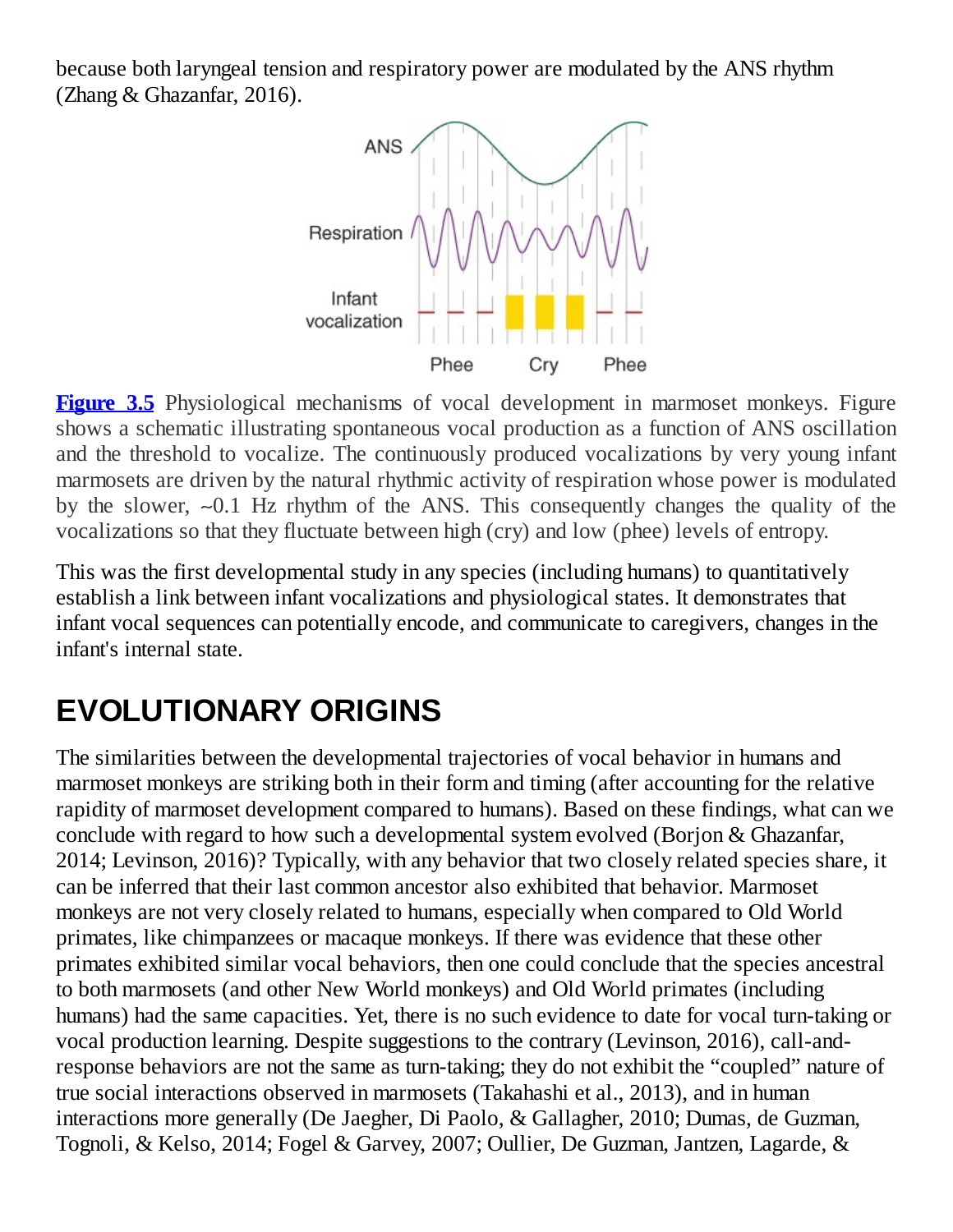Kelso, 2008). Thus, given the evidence to date, we conclude that vocal turn-taking and vocal learning by marmosets and humans are instances of convergent evolution, possibly as a result of pressures on both species to adopt a cooperative breeding strategy and perhaps through the activation of a shared (homologous) neuronal network (Borjon & Ghazanfar, 2014; Burkart, Hrdy, & van Schaik, 2009).

Cooperative breeding is a prosocial behavior found in only  $\sim$ 3% of mammals (Hrdy, 2005, 2007). Again, among primates, only humans and callitrichids (the primate taxon that includes marmosets) are known to exhibit this strategy (Burkart et al., 2009; Hrdy, 2005). Cooperative breeding occurs when the rearing of infants is greatly reliant on a concerted effort among the breeding female, breeding male, nonbreeding siblings, and occasionally other familiar but unrelated group members (Burkart & van Schaik, 2010; Hrdy, 2005, 2007). In contrast to other monkeys, marmoset caregivers actively and frequently provision food for offspring, and compete with each other for the opportunity to carry offspring (Burkart & van Schaik, 2010; Yamamoto & Lopes, 2004). This cooperative breeding framework, in which nonparents within a social group spontaneously care for offspring other than their own, has been argued to drive uniquely human cognition (Burkart et al., 2009). Vocal turn-taking and its development may thus be specific instances of prosocial behaviors exhibited by humans and marmosets. In this scenario, infants are raised in a social environment in which they may need to compete with others for the attention of caregivers (related or unrelated). Natural selection may have favored individuals who can develop vocal skills (e.g., more mature sounding calls) faster in order to more reliably elicit such care (Zuberbühler, 2012).

#### **CONCLUSIONS**

Vocal signals are part of a complex, multidimensional, probabilistic process that includes the physiological states of all the participants (Teramoto et al., 2017; Zeskind, 2013). Our findings demonstrate that infant marmoset monkey calls undergo dramatic changes during the first 2 months of life, both in usage (twitters and trills) and via transformation of cries into mature, adult-like phee calls. The timing of this transition is partly due to maturation, but is also influenced by contingent parental vocal feedback. This is consistent with preverbal vocal development in humans in which two parallel, interactive processes transform infant cries into more mature vocalizations (Byrge et al., 2014; Thelen, 1991). First, natural categories of sounds change as respiratory, laryngeal, and facial components mature. Second, auditory feedback sensitizes infants to certain features of those sounds, and they are modified accordingly. Our findings contrast with previous reports (largely based on squirrel monkeys and macaques) that nonhuman primate vocalizations undergo little or no postnatal change and are impervious to social feedback (Egnor & Hauser, 2004).

From a translational perspective, neurodevelopmental disorders representing two opposite extremes in social communication – autism and Williams syndrome – have been linked to arousal/ANS dysfunction (Bal et al., 2010; Jarvinen & Bellugi, 2013). Thus, to understand early vocal development (and how it may go awry), it is critical to know how arousal/ANS may function in producing individual differences in vocal output. Using marmoset monkeys as a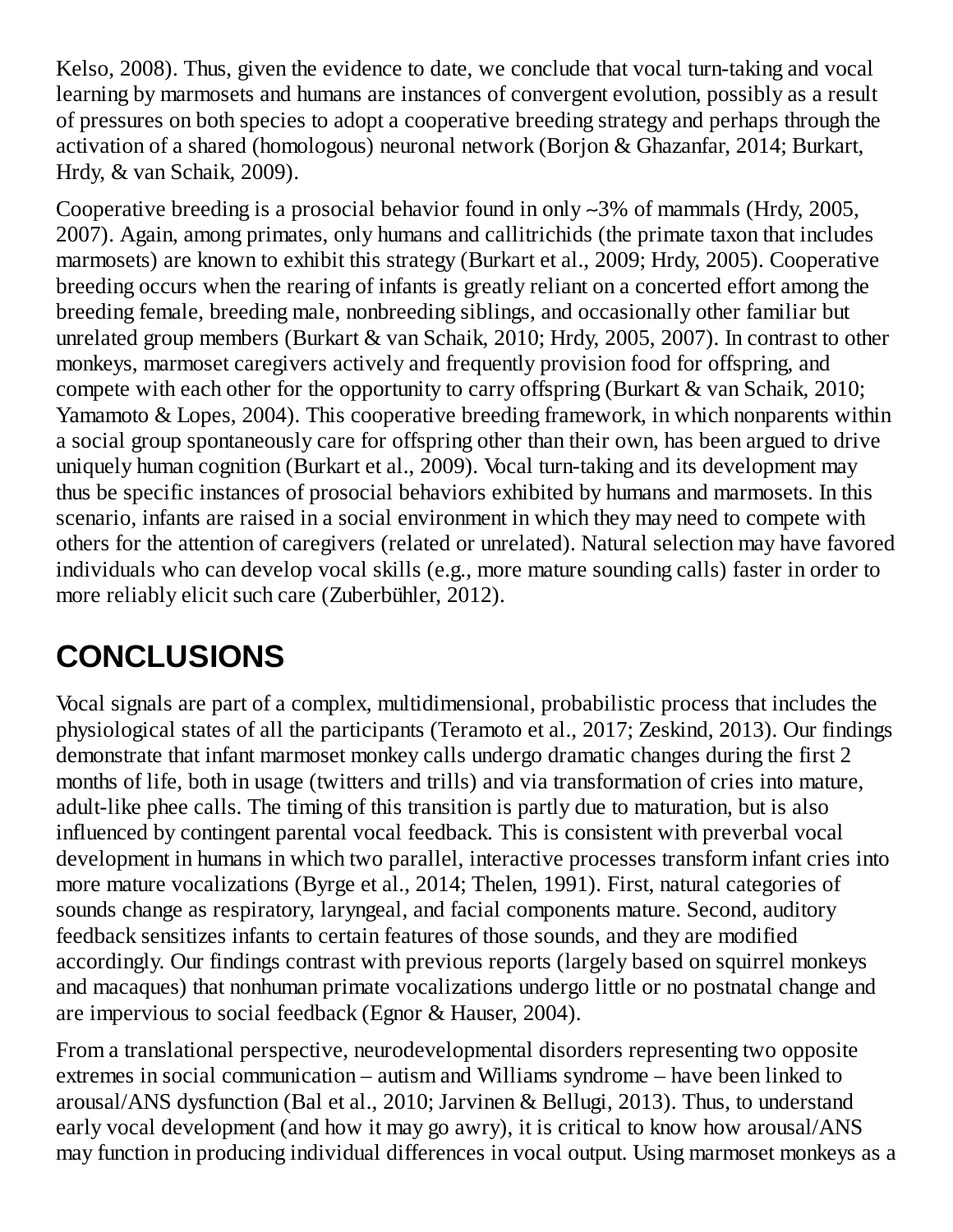model system is revealing how rhythmic fluctuations of the ANS may be of critical importance to understanding the early vocal development in humans and other species, acting as the scaffolding upon which vocal development will unfold. These findings are consistent with the increasing recognition that we need to move beyond "imitation" accounts of vocal learning (Syal & Finlay, 2011; Tchernichovski & Marcus, 2014).

### **ACKNOWLEDGMENTS**

We thank Lauren Kelly for her careful reading of this manuscript. The National Institutes of Health (NINDS) R01NS054898 (AAG) and a James S. McDonnell Foundation Scholar Award (AAG) supported this work.

#### **REFERENCES**

Adolph, K., Robinson, S. R., Young, J. W., & Gill-Alvarez, F. (2008). What is the shape of developmental change? *Psychological Review*, 115, 527–543.

Bal, E., Harden, E., Lamb, D., Van Hecke, A. V., Denver, J. W., & Porges, S. W. (2010). Emotion recognition in children with autism spectrum disorders: Relations to eye gaze and autonomic state. *Journal of Autism and Developmental Disorders*, 40(3), 358–370.

Bezerra, B. M., & Souto, A. (2008). Structure and usage of the vocal repertoire of *Callithrix jacchus*. *International Journal of Primatology*, 29(3), 671–701. doi:10.1007/s10764-008- 9250-0

Bloom, K., Russell, A., & Wassenberg, K. (1987). Turn taking affects the quality of infant vocalizations. *Journal of Child Language*, 14, 211–227.

Borjon, J. I., & Ghazanfar, A. A. (2014). Convergent evolution of vocal cooperation without convergent evolution of brain size. *Brain, Behavior & Evolution*, 84, 93–102.

Burkart, J. M., Allon, O., Amici, F., Fichtel, C., Finkenwirth, C., Heschl, A.,… Meulman, E. J. (2014). The evolutionary origin of human hyper-cooperation. *Nature Communications*, 5, 4747.

Burkart, J. M., Hrdy, S. B., & van Schaik, C. P. (2009). Cooperative breeding and human cognitive evolution. *Evolutionary Anthropology*, 18, 175–186.

Burkart, J. M., & van Schaik, C. P. (2010). Cognitive consequences of cooperative breeding in primates? *Animal Cognition*, 13(1), 1–19. doi:10.1007/s10071-009-0263-7

Byrge, L., Sporns, O., & Smith, L. B. (2014). Developmental process emerges from extended brain-body-behavior networks. *Trends in Cognitive Sciences*, 18, 395–403.

Champagne, F. A., & Curley, J. P. (2008). Maternal regulation of estrogen receptor α methylation. *Current Opinion in Pharmacology*, 8, 735–739.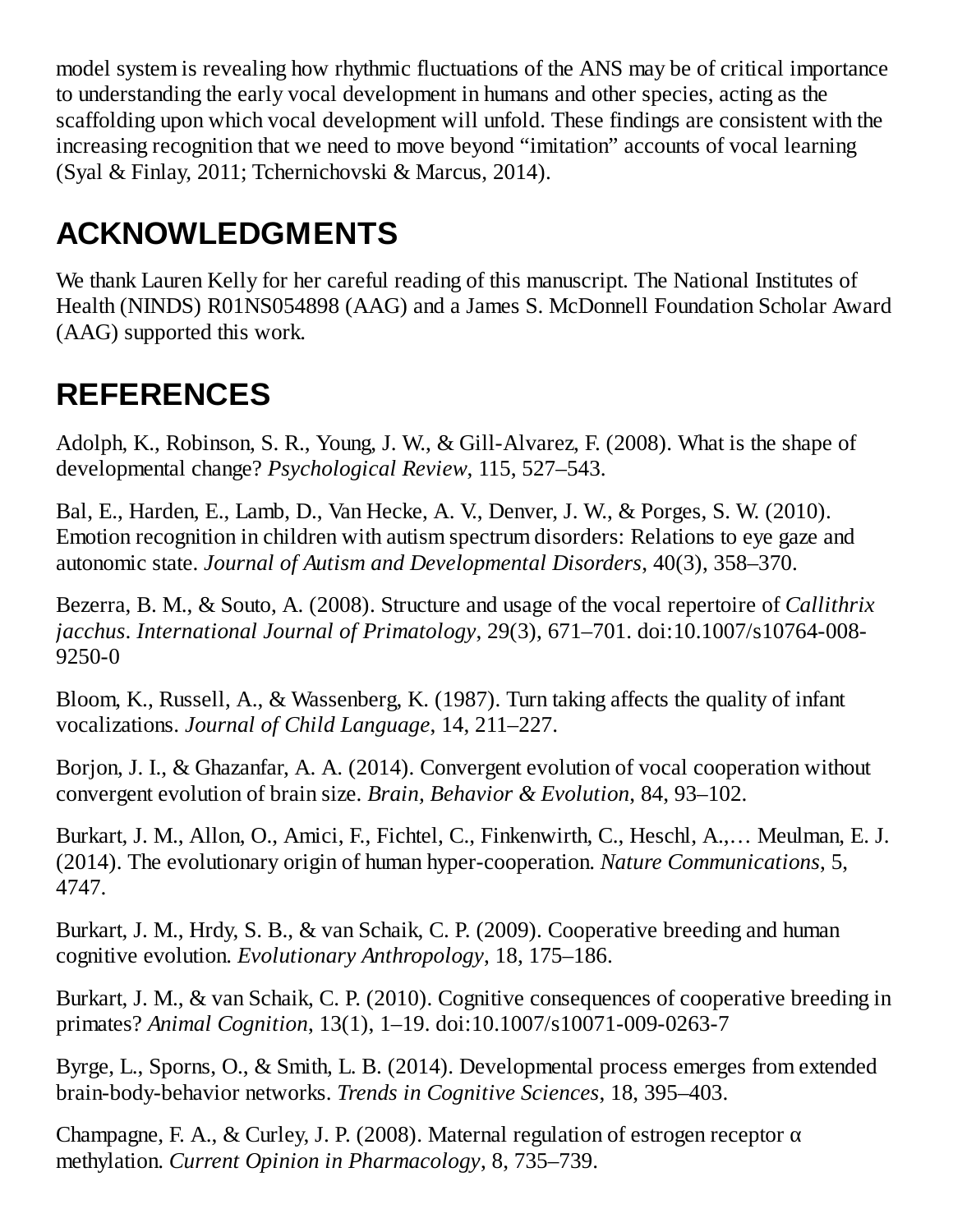Choi, J. Y., Takahashi, D. Y., & Ghazanfar, A. A. (2015). Cooperative vocal control in marmoset monkeys via vocal feedback. *Journal of Neurophysiology*, 114, 274–283.

de Castro Leão, A., Duarte Dória Neto, A., & Bernardete Cordeiro de Sousa, M. (2009). New developmental stages for common marmosets (*Callithrix jacchus*) using mass and age variables obtained by K-means algorithm and self-organizing maps (SOM). *Computers in Biology and Medicine*, 39, 853–859.

De Jaegher, H., Di Paolo, E., & Gallagher, S. (2010). Can social interaction constitute social cognition? *Trends in Cognitive Sciences*, 14, 441–447.

Dettling, A. C., Feldon, J., & Pryce, C. R. (2002). Repeated parental deprivation in the infant common marmoset (*Callithrix jacchus*, primates) and analysis of its effects on early development. *Biological Psychiatry*, 52, 1037–1046.

Dumas, G., de Guzman, G. C., Tognoli, E., & Kelso, J. S. (2014). The human dynamic clamp as a paradigm for social interaction. *Proceedings of the National Academy of Sciences, USA, 111,* E3726–E3734.

Egnor, S. E. R., & Hauser, M. D. (2004). A paradox in the evolution of primate vocal learning. *Trends in Neurosciences*, 27, 649–654.

Egnor, S. E. R., Wickelgren, J. G., & Hauser, M. D. (2007). Tracking silence: Adjusting vocal production to avoid acoustic interference. *Journal of Comparative Physiology A: Neuroethology Sensory Neural and Behavioral Physiology*, 193(4), 477–483. doi:10.1007/s00359-006-0205-7

Elias, G., & Broerse, J. (1996). Developmental changes in the incidence and likelihood of simultaneous talk during the first two years: A question of function. *Journal of Child Language*, 23, 201–217.

Elias, G., Hayes, A., & Broerse, J. (1986). Maternal control of co-vocalization and interspeaker silences in mother-infant vocal engagement. *Journal of Child Psychology and Psychiatry*, 27, 409–415.

Elowson, A. M., Snowdon, C. T., & Lazaro-Perea, C. (1998). "Babbling" and social context in infant monkeys: Parallels to human infants. *Trends in Cognitive Sciences*, 2, 31–37.

Elowson, A. M., Snowdon, C. T., & Lazaro-Perea, C. (1998). Infant "babbling" in a nonhuman primate: Complex vocal sequences with repeated call types. *Behaviour*, 135, 643–664.

Feldman, R., Magori-Cohen, R., Galili, G., Singer, M., & Louzoun, Y. (2011). Mother and infant coordinate heart rhythms through episodes of interaction synchrony. *Infant Behavior and Development*, 34, 569–577.

Fitch, W. T. (1997). Vocal tract length and formant frequency dispersion correlate with body size in rhesus macaques. *Journal of the Acoustical Society of America*, 102, 1213–1222.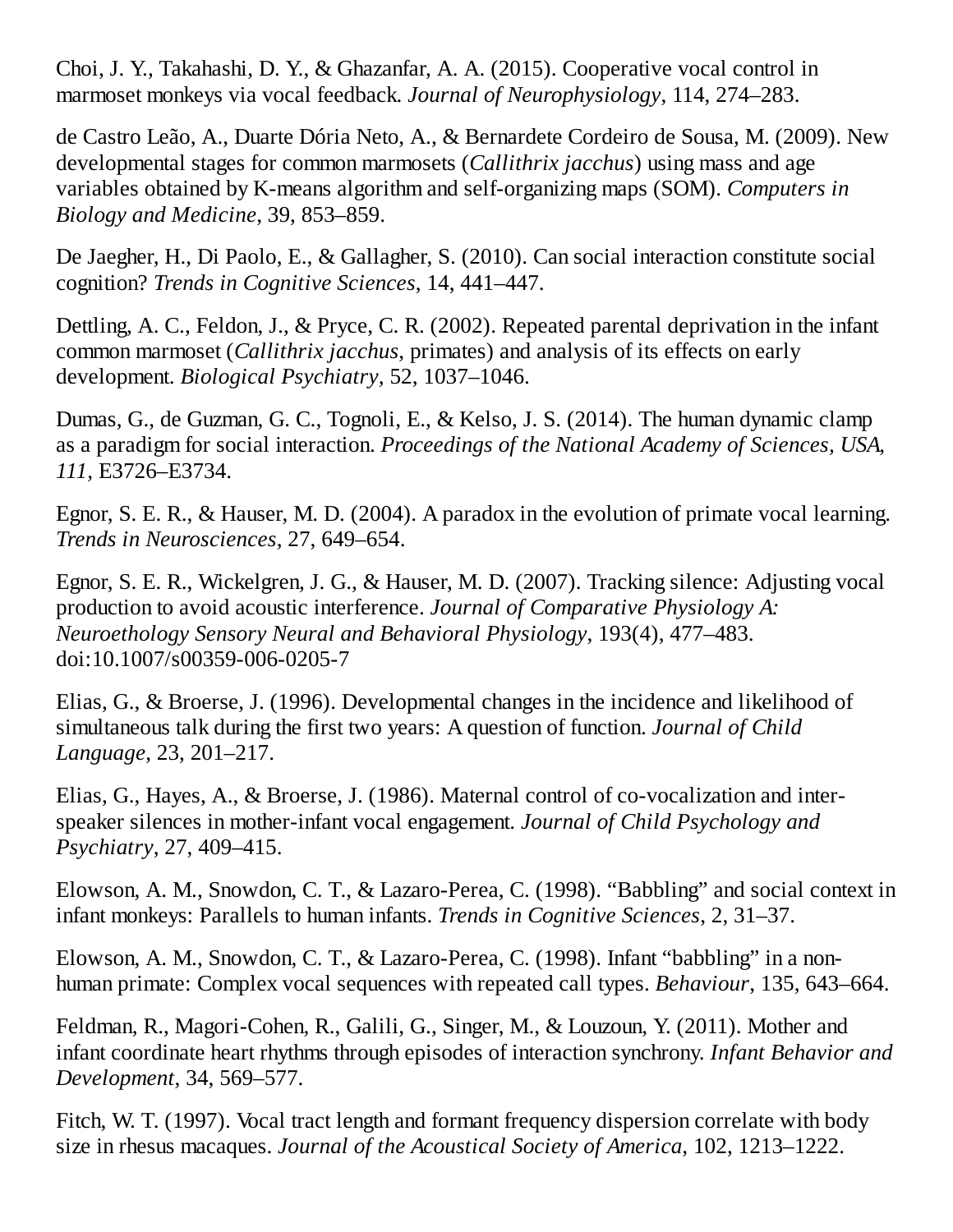Fogel, A., & Garvey, A. (2007). Alive communication. *Infant Behavior and Development*, 30, 251–257.

Franklin, B., Warlaumont, A. S., Messinger, D., Bene, E., Nathani Iyer, S., Lee, C.-C., ... Oller, D. K. (2013). Effects of parental Interaction on infant vocalization rate, variability and vocal type. *Language Learning and Development*, 10(3), 279–296.

Garey, J., Goodwillie, A., Frohlich, J., Morgan, M., Gustafsson, J.-A., Smithies, O.,… Pfaff, D. W. (2003). Genetic contributions to generalized arousal of brain and behavior. *Proceedings of the National Academy of Sciences, USA, 100,* 11019–11022.

Ghazanfar, A. A., Flombaum, J. I., Miller, C. T., & Hauser, M. D. (2001). The units of perception in the antiphonal calling behavior of cotton-top tamarins (*Saguinus oedipus*): Playback experiments with long calls. *Journal of Comparative Physiology. A, Sensory, Neural, and Behavioral Physiology*, 187(1), 27–35.

Ghazanfar, A. A., & Rendall, D. (2008). Evolution of human vocal production. *Current Biology*, 18(11), R457 – R460. doi:10.1016/j.cub.2008.03.030

Ghazanfar, A. A., Smith-Rohrberg, D., Pollen, A. A., & Hauser, M. D. (2002). Temporal cues in the antiphonal long-calling behaviour of cottontop tamarins. *Animal Behaviour*, 64, 427– 438.

Ghazanfar, A. A., & Takahashi, D. Y. (2014). The evolution of speech: Vision, rhythm, cooperation. *Trends in Cognitive Science*, 18, 543–553.

Goldstein, M. H., Bornstein, M. H., Schwade, J. A., Baldwin, F., & Brandstadter, R. (2009). The value of vocalizing: Five-month-old infants associate their own non-cry vocalizations with responses from caregivers. *Child Development*, 80(3), 636–644.

Goldstein, M. H., King, A. P., & West, M. J. (2003). Social interaction shapes babbling: Testing parallels between birdsong and speech. *Proceedings of the National Academy of Sciences, USA*, 100(13), 8030–8035. doi:10.1073/Pnas.1332441100

Goldstein, M. H., & Schwade, J. A. (2008). Social feedback to infants' babbling facilitates rapid phonological learning. *Psychological Science*, 19(5), 515–523. doi:10.1111/J.1467- 9280.2008.02117.X

Gottlieb, G. (1992). *Individual development & evolution: The genesis of novel behavior*. New York, NY: Oxford University Press.

Gros-Louis, J., West, M. J., Goldstein, M. H., & King, A. P. (2006). Mothers provide differential feedback to infants' prelinguistic sounds. *International Journal of Behavioral Development*, 30(6), 509–516. doi:10.1177/0165025406071914

Gros-Louis, J., West, M. J., & King, A. P. (2010). Comparative perspectives on the missing link: Communicative pragmatics. In M. S. Blumberg, J. H. Freeman, & S. R. Robinson (Eds.),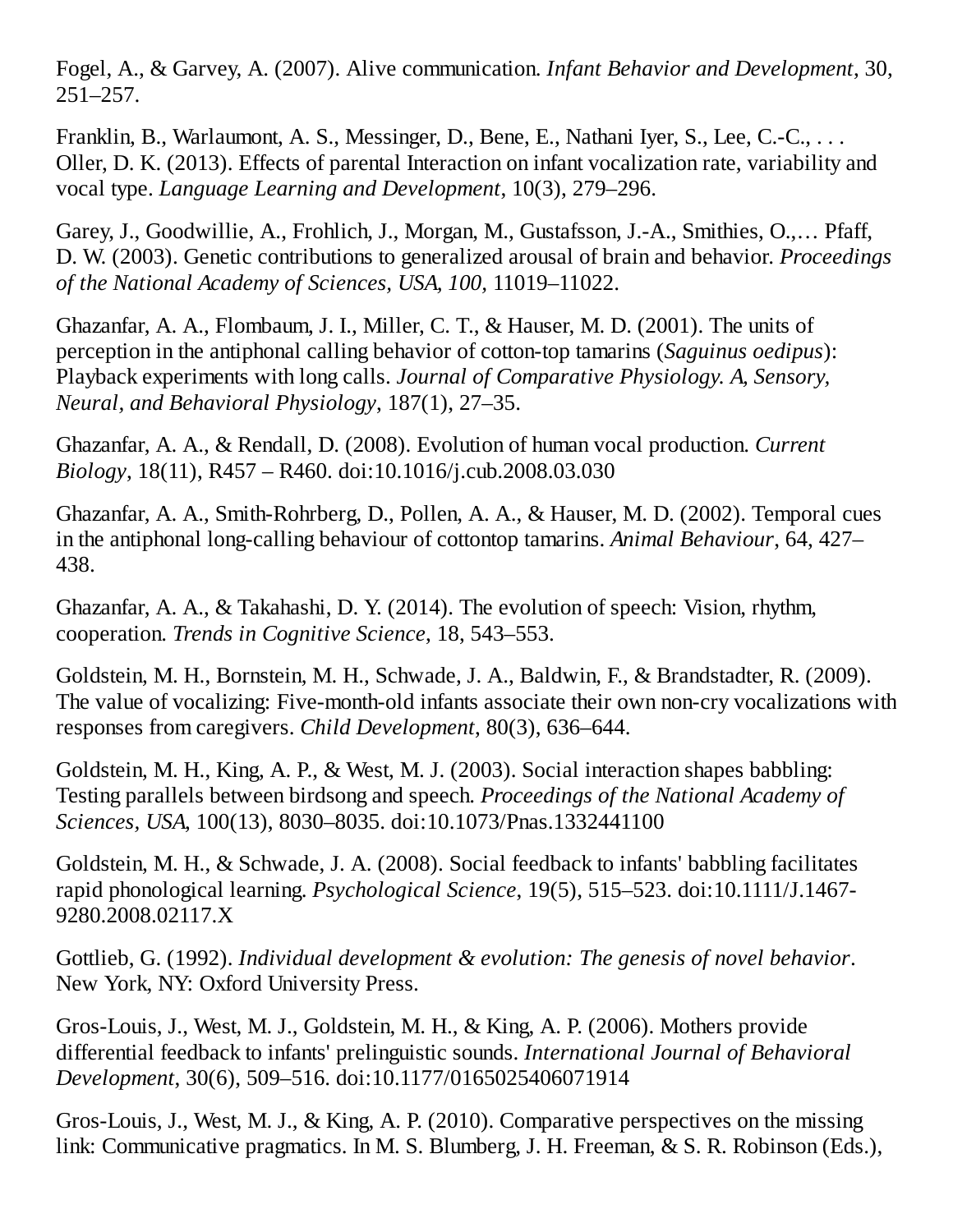*The Oxford handbook of developmental behavioral neuroscience* (pp. 684–707). Oxford, UK: Oxford University Press.

Gros-Louis, J., West, M. J., & King, A. P. (2014). Maternal responsiveness and the development of directed vocalizing in social interactions. *Infancy*, 19, 385–408.

Harris, R. A., Tardif, S. D., Vinar, T., Wildman, D. E., Rutherford, J. N., Rogers, J., ... Aagaard, K. M. (2014). Evolutionary genetics and implications of small size and twinning in callitrichine primates. *Proceedings of the National Academy of Sciences, USA, 111*, 1467– 1472.

Hilbrink, E. E., Gattis, M., & Levinson, S. C. (2015). Early developmental changes in the timing of turn-taking: A longitudinal study of mother-infant interaction. *Frontiers in Psychology*, 6, 1492. doi:10.3389/fpsyg.2015.01492

Hrdy, S. B (2005). Evolutionary context of human development: The cooperative breeding model. In C. S. Carter, L. Ahnert, K. E. Grossmann, S. B. Hrdy, M. E. Lamb, S. W. Porges, & N. Sachser (Eds.), *Attachment and bonding: A new synthesis* (pp. 9–32). Cambridge, MA: MIT Press.

Hrdy, S. B. (2007). Evolutionary context of human development: The cooperative breeding model. In C. A. Salmon & T. K. Shackelford (Eds.), *Family relationships: An evolutionary perspective* (pp. 39–68). New York, NY: Oxford University Press.

Hsu, H.-C., & Fogel, A. (2001). Infant vocal development in a dynamic mother-infant communication system. *Infancy*, 2(1), 87–109.

Jarvinen, A. M., & Bellugi, U. (2013). What does Williams syndrome reveal about the determinants of social behavior? *Frontiers in Human Neuroscience*, 7, 321. doi:10.3389/fnhum.2013.00321

Jasnow, M., & Feldstein, S. (1986). Adultlike temporal characteristics of mother-infant vocal interactions. *Child Development*, 57, 754–761.

Julien, C. (2006). The enigma of Mayer waves: Facts and models. *Cardiovascular Research*, 70(1), 12–21. doi:10.1016/j.cardiores.2005.11.008

Kajikawa, S., Amano, S., & Kondo, T. (2004). Speech overlap in Japanese mother-child conversations. *Journal of Child Language*, 31, 215–230.

Kent, R. D., & Murray, A. D. (1982). Acoustic features of infant vocalic utterances at 3, 6, and 9 months. *Journal of the Acoustical Society of America*, 72, 353–365.

Law, A. J., Pei, Q., Feldon, J., Pryce, C. R., and Harrison, P. J. (2009). Gene expression in the anterior cingulate cortex and amygdala of adolescent marmoset monkeys following parental separations in infancy. *International Journal of Neuropsychopharmacology*, 12, 761–772.

Levinson, S. C. (2016). Turn-taking in human communication – origins and implications for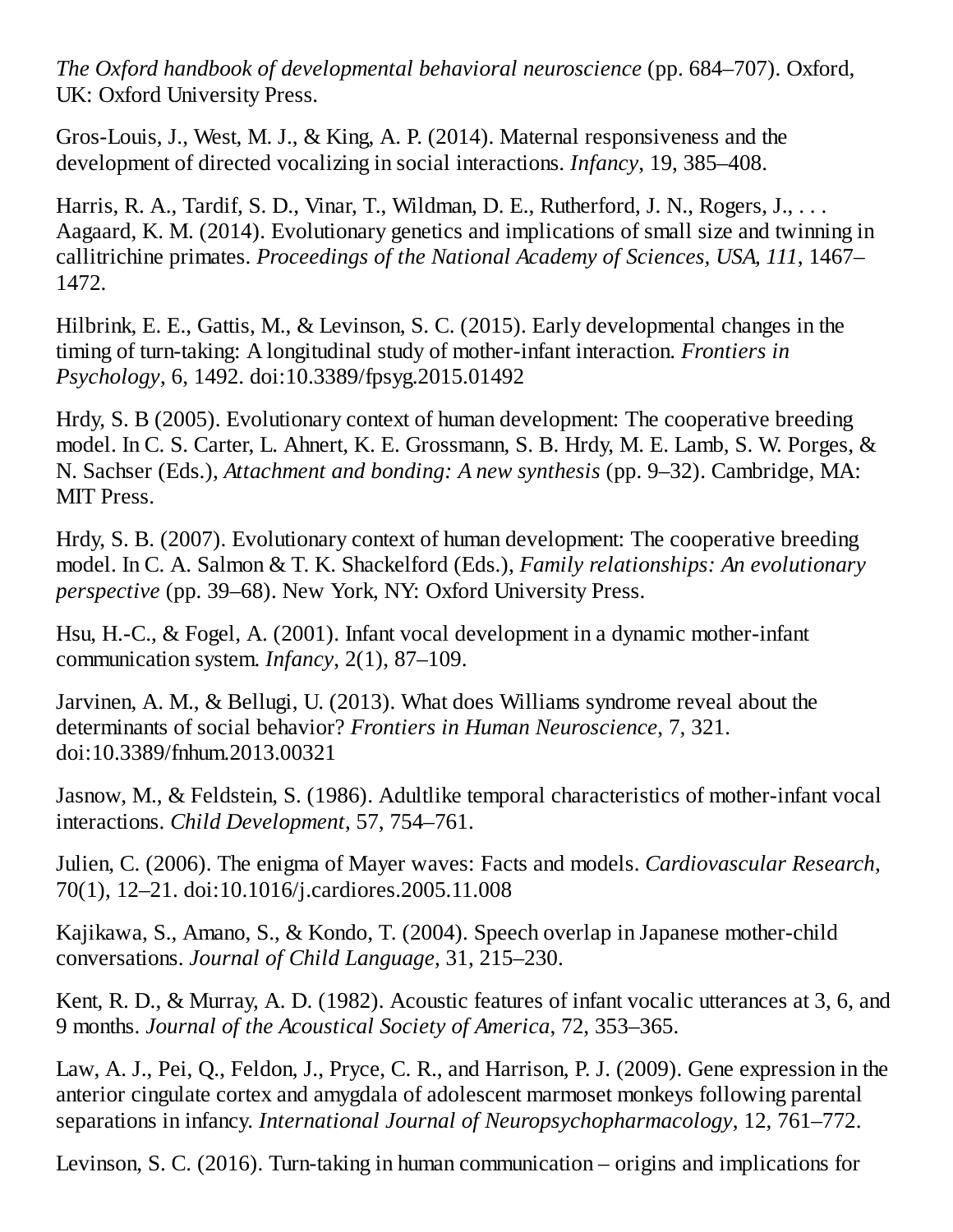language processing. *Trends in Cognitive Sciences*, 20(1), 6–14. doi:10.1016/j.tics.2015.10.010

Locke, J. L. (1995). *The child's path to spoken language*. Cambridge, MA: Harvard University Press.

MacNeilage, P. F. (2008). *The origin of speech*. Oxford, UK: Oxford University Press.

Margoliash, D., & Tchernichovski, O. (2015). Marmoset kids actually listen. *Science*, 349(6249), 688–689.

Masataka, N. (1993). Effects of contingent and noncontingent maternal stimulation on the vocal behaviour of three- to five-month old Japanese infants. *Journal of Child Lanuage*, 20, 303– 312.

Moriceau, S., & Sullivan, R. M. (2005). Neurobiology of infant attachment. *Developmental Psychobiology*, 47, 230–242.

Oller, D. K. (2000). *The emergence of the speech capacity*. Mahwah, NJ: Erlbaum.

Oullier, O., De Guzman, G. C., Jantzen, K. J., Lagarde, J., & Kelso, J. A. S. (2008). Social coordination dynamics: Measuring human bonding. *Social Neuroscience*, 3(2), 178–192. doi:10.1080/17470910701563392

Pistorio, A. L., Vintch, B., & Wang, X. (2006). Acoustic analysis of vocal development in a New World primate, the common marmoset (*Callithrix jacchus*). *Journal of the Acoustical Society of America*, 120, 1655–1670.

Pryce, C. R., Aubert, Y., Maier, C., Pearce, P. C., & Fuchs, E. (2011). The developmental impact of prenatal stress, prenatal dexamethasone and postnatal social stress on physiology, behaviour and neuroanatomy of primate offspring: Studies in rhesus macaque and common marmoset. *Psychopharmacology*, 214, 33–53.

Roy, S., Miller, C. T., Gottsch, D., & Wang, X. (2011). Vocal control by the common marmoset in the presence of interfering noise. *The Journal of Experimental Biology*, 214(Pt 21), 3619– 3629. doi:10.1242/jeb.056101

Sasahara, K., Tchernichovski, O., Takahasi, M., Suzuki, K., & Okanoya, K. (2015). A rhythmic landscape approach to the developmental dynamics of birdsong. *Journal of the Royal Society Interface*, 12, 20150802.

Scheiner, E., Hammerschmidt, K., Jurgens, U., & Zwirner, P. (2002). Acoustic analyses of developmental changes and emotional expression in the preverbal vocalizations of infants. *Journal of Phonetics*, 16, 509–529.

Schultz-Darken, N., Braun, K. M., & Emborg, M. E. (2015). Neurobehavioral development of common marmoset monkeys. *Developmental Psychobiology.* doi:10.1002/dev.21360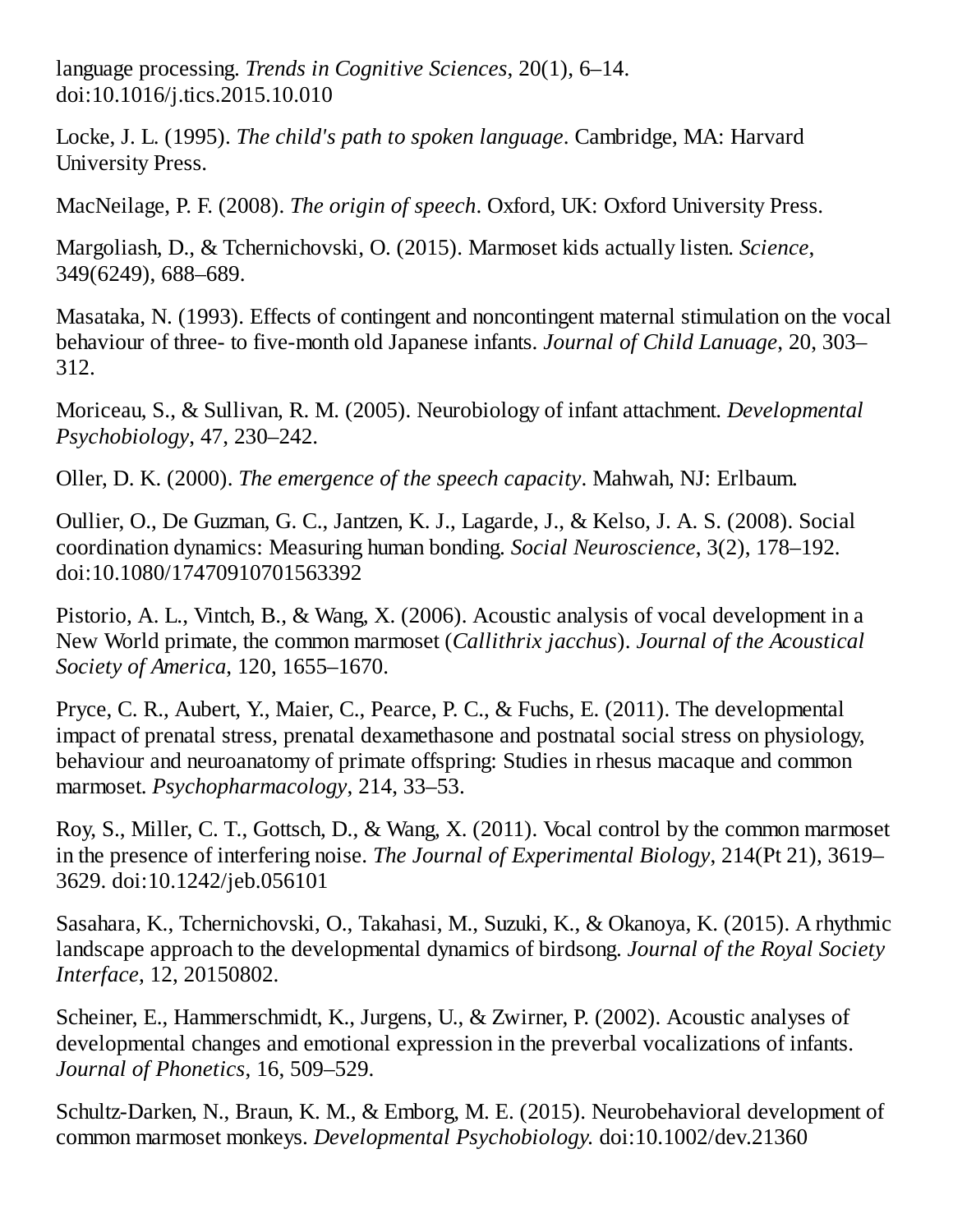Seyfarth, R. M., & Cheney, D. L. (1986). Vocal development in vervet monkeys. *Animal Behaviour*, 34, 1640–1658.

Snowdon, C. T., & Cronin, K. A. (2007). Cooperative breeders do cooperate. *Behavioural Processes*, 76, 138–141.

Stern, D. N., Jaffe, J., Beebe, B., & Bennett, S. L. (1975). Vocalizing in unison and in alternation: Two modes of communication within the mother-infant dyad. *Annals of the New York Academy of Sciences*, 263, 89–100.

Syal, S., & Finlay, B. L. (2011). Thinking outside the cortex: Social motivation in the evolution and development of language. *Developmental Science*, 14, 417–430.

Takahashi, D. Y., Fenley, A. R., & Ghazanfar, A. A. (2016). Early development of turn-taking with parents shapes vocal acoustics in infant marmosets. *Philosophical Transactions of the Royal Society B: Biological Sciences*, 370: 20150370.

Takahashi, D. Y., Fenley, A. R., Teramoto, Y., Narayanan, D. Z., Borjon, J. I., Holmes, P., & Ghazanfar, A. A. (2015). The developmental dynamics of marmoset monkey vocal production. *Science*, 349(6249), 734–738. doi:10.1126/science.aab1058

Takahashi, D. Y., Liao, D. A., & Ghazanfar, A. A. (2017). Vocal learning via social reinforcement by infant marmoset monkeys. *Current Biology*, 27, 1844–1852.

Takahashi, D. Y., Narayanan, D. Z., & Ghazanfar, A. A. (2013). Coupled oscillator dynamics of vocal turn-taking in monkeys. *Current Biology*, 23(21), 2162–2168. doi:10.1016/j.cub.2013.09.005

Tchernichovski, O., & Marcus, G. (2014). Vocal learning beyond imitation: Mechanisms of adaptive vocal development in songbirds and human infants. *Current Opinion in Neurobiology*, 28, 42–47.

Tchernichovski, O., Mitra, P. P., Lints, T., & Nottebohm, F. (2001). Dynamics of the vocal imitation process: How a zebra finch learns its song. *Science*, 291, 2564–2569.

Tchernichovski, O., Nottebohm, F., Ho, C. E., Pesaran, B., & Mitra, P. P. (2000). A procedure for an automated measurement of song similarity. *Animal Behavior*, 59(6), 1167–1176. doi: 10.1006/anbe.1999.1416

Teramoto, Y., Takahashi, D., Holmes, P., & Ghazanfar, A. A. (2017). Vocal development in a Waddington landscape. *eLife*, 6, e20782.

Thelen, E. (1991). Motor aspects of emergent speech: A dynamic approach. In N. A. Krasnegor, D. M. Rumbaugh, & R. L. Schiefelbusch (Eds.), *Biological and behavioral determinants of language development* (pp. 339–362). Hillsdale, NJ: Erlabaum.

Van Puyvelde, M., Loots, G., Meys, J., Neyt, X., Mairesse, O., Simcock, D., & Pattyn, N. (2015). Whose clock makes yours tick? How maternal cardiorespiratory physiology influences